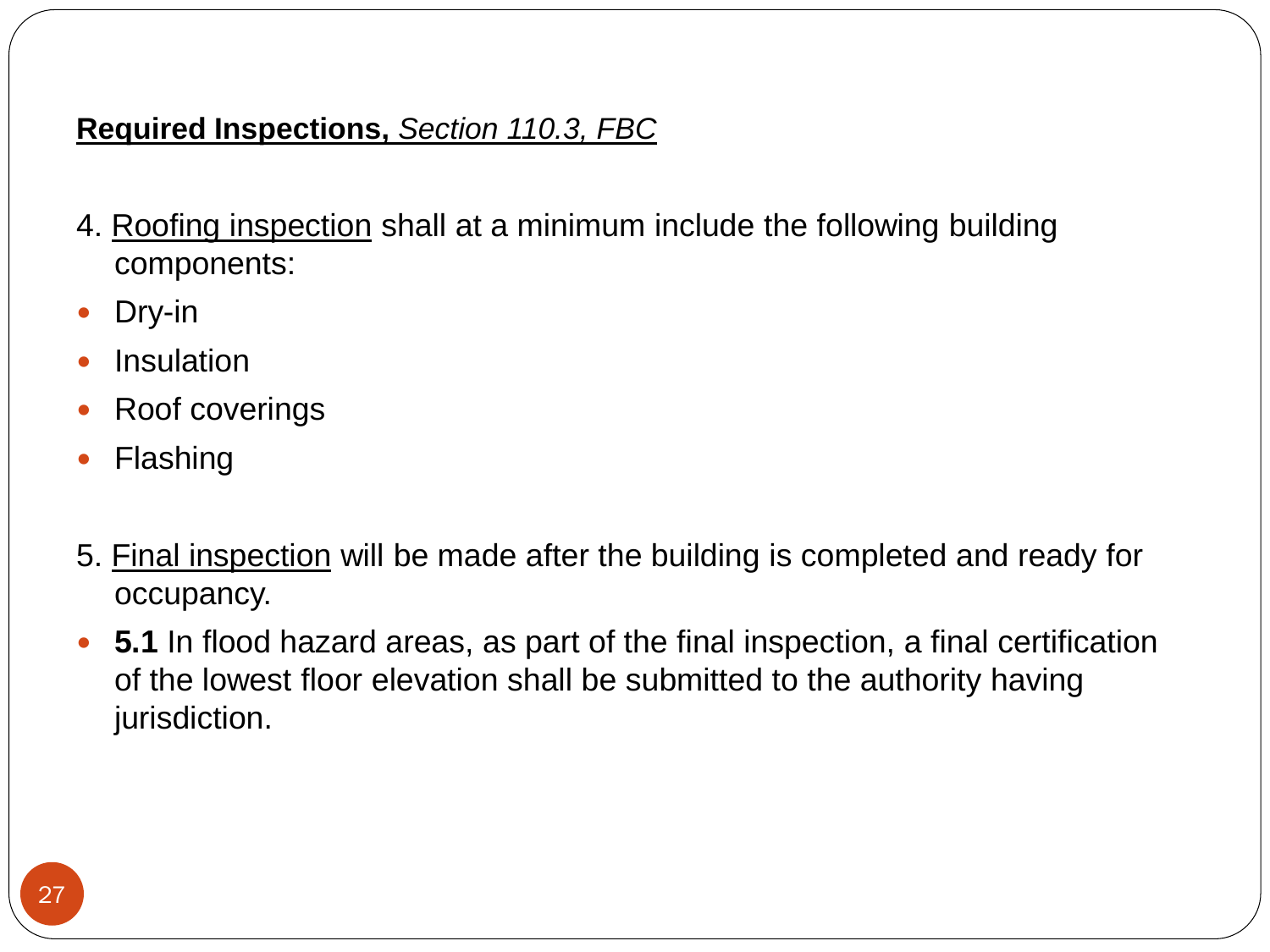### **A. PERMITS:** *Section 105, FBC*

*Section 105, Chapter 1 of the 2014 Florida Building Code (FBC ) 5 th Edition* states that any owner or authorized representative who intends to construct, enlarge, alter, repair, move, demolish, or change the occupancy of a building or structure, or to erect, install, enlarge, alter, repair, remove, convert or replace any required impact-resistant coverings, electrical, gas, mechanical or plumbing system, the installation of which is regulated by the Florida Building Code, or to cause any such work to be done, shall first make application to the building official and obtain the required permit.

**FBC Section 105.1.1 Annual Facility Permit :** An individual may submit an application for an annual facility permit. Instead of having to apply for a permit for each alteration to an existing electrical, gas, mechanical, plumbing or interior nonstructural office system(s), an annual facility permit facilitates routine or emergency service, repair, refurbishing, minor renovations of service systems or manufacturing equipment installations/relocations. The individual must apply for a separate permit for each facility and for each construction trade as applicable. The person making application for the annual facility permit must write on the application a general description of the parameters of work intended to be performed during the year. Should there be any major changes to the system(s), the building official shall be notified of such changes and shall retain the right to make inspections at the facility site as deemed necessary. As the name implies, an annual facility permit is valid for one year from the date it was obtained. The permit holder is required to maintain a log of all alterations made under such annual permit and the building official shall have access to such records at all times.

## Food Permit, *Section 105.1.3, FBC*

For food establishment or retail store, a permit from the Department of Agriculture and Consumer Services is required according to S*ection 500.12, Florida Statues.*

## **As stated in Section 500.12(1)(a) F.S. the following are exempt from obtaining a food permit:**

1. Persons operating minor food outlets, including, but not limited to, video stores, that sell commercially prepackaged, non potentially hazardous candy, chewing gum, soda, or popcorn, provided the shelf space for those items does not exceed 12 linear feet and no other food is sold by the minor food outlet.

2. Persons subject to continuous, onsite federal or state inspection.

3. Persons selling only legumes in the shell, either parched, roasted, or boiled.

4. Persons selling sugar cane or sorghum syrup that has been boiled and bottled on a premise located within the State of Florida.

**Section 500.12 F.S.** "*When any person applies for a building permit to construct, convert, or remodel any food establishment, food outlet, or retail food store, the authority issuing such permit shall make available to the applicant a printed statement, provided by the department, regarding the applicable sanitation requirements for such establishments."*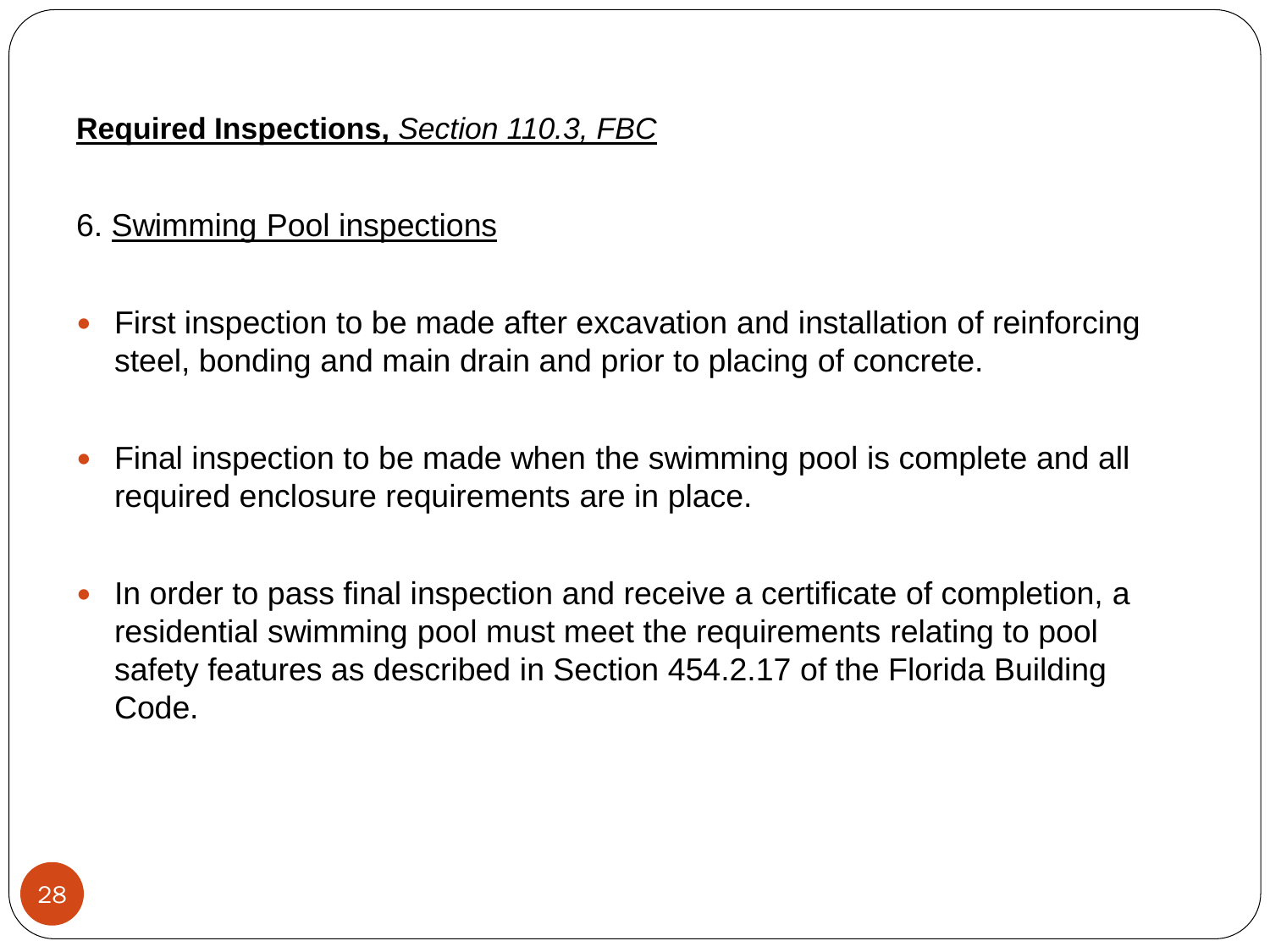## Section 500.12(4)(a) and Section 500.12(4)(b) Florida Statutes

The Department of Agriculture and Consumer Services may suspend immediately the permit if it finds that any of the conditions of the permit have been violated under *section 500.12 Florida Statutes*. The holder of a permit whose permit has been suspended may at any time apply for the reinstatement of the food permit. The department shall immediately after prompt hearing and an inspection of the establishment, reinstate such permit if the building department finds that adequate measures have been taken to comply with and maintain the conditions of the permit, as originally issued, or as amended. The building department shall have access to any food establishment for the purpose of ascertaining compliance with *section 500.12 Florida Statutes*. Denial of allowing the building department to inspect the premises is ground for suspending the permit until access to the food establishment is freely given by the operator.

## Starting work before being issued a permit, *Section 105.12, FBC*

Only upon the approval of the building official, the scope of work described in the building permit application and plans may be started prior to the issuance of a permit. Provided that any work completed is entirely at the risk of the permit applicant and the work does not proceed past the first required inspection.

**Work commencing before permit issuance, Section 109.4, FBC:** Any person who commences any work on a building, structure, electrical, gas, mechanical, or plumbing system before obtaining the building official's approval or the necessary permits shall be subject to a fee established by the building official that shall be addition to the required permit fees.

## **B. PERMIT EXEMPTIONS:** *Section 105.2, FBC*

There are several jobs that do not require a permit, but such work shall be executed according to code. Any construction work, whether a permit is required or not, shall comply with the provisions of the Florida Building Code.

The following are considered such exemptions:

**For Gas**: Portable heating appliance and replacement of minor parts in equipment without altering its approval or make it unsafe.

**For Mechanical:** Portable heating, ventilation and cooling unit, piping of steam; hot or chilled water within any heating or cooling equipment regulated by F.B.C., replacement of parts without altering its approval or make it unsafe, portable evaporative cooler, self-contained refrigeration system of less than 10 pounds of refrigerant and actuated by 1 hp or less, any load management control device installation, replacement, removal or metering.

**For Plumbing:** the stopping of leaks in plumbing fixtures without removing and replacing pipes with new material. Repairs that do not involve the replacement or rearrangement of valves, pipes or fixtures do not require a permit. However, if any concealed trap, drainpipe, water, soil, waste or vent pipe becomes defective and it becomes necessary to remove and replace the same with new material, that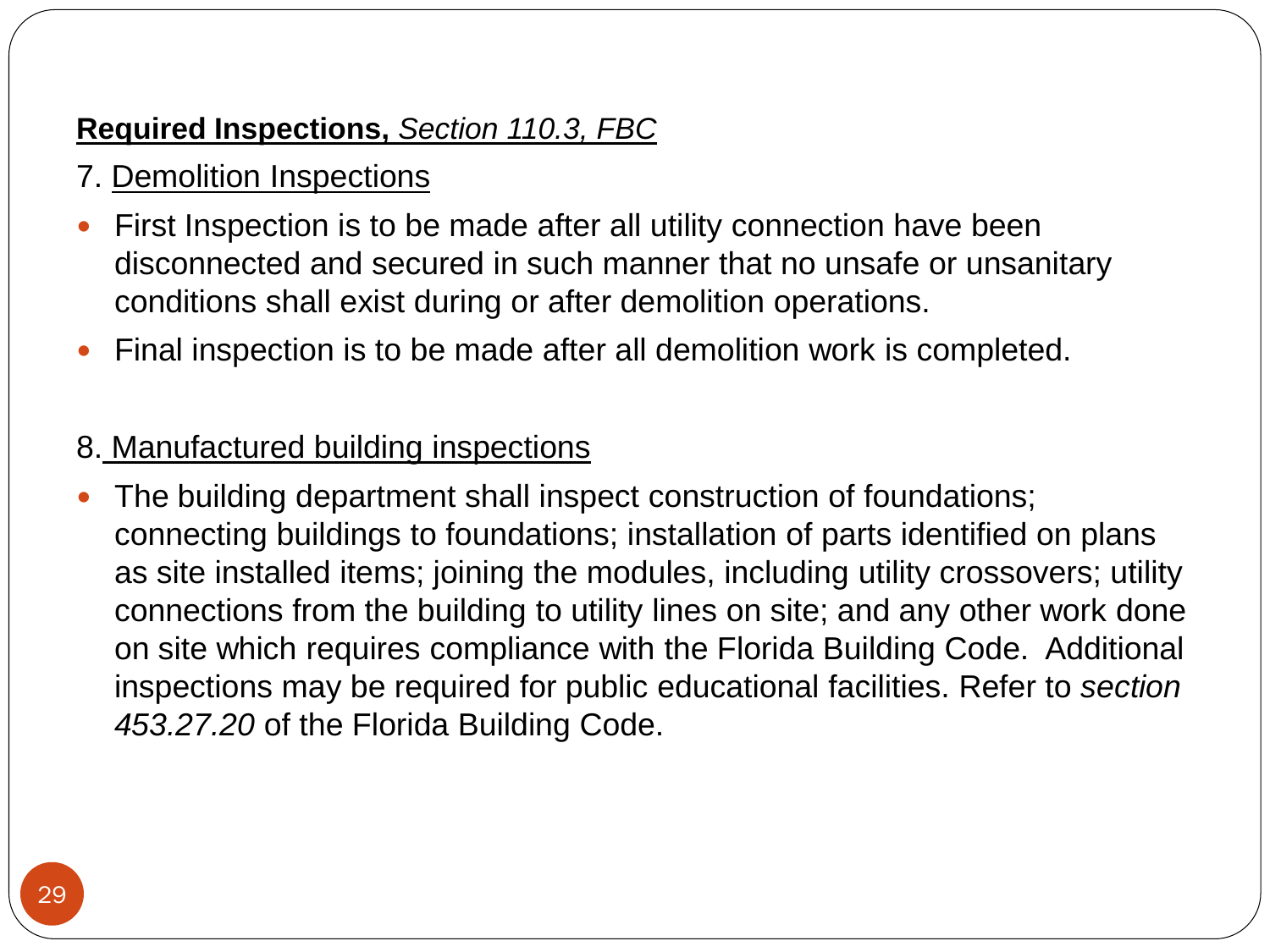work shall be considered as new work and a permit is required for such work. Inspections will also be required for the new work.

## Emergency Repairs, *Section 105.2.1, FBC*

In emergency situations, equipment replacement and repairs can be executed without a permit, however, the permit application shall be submitted on the next working day to the building official.

#### Minor Repairs, *Section 105.2.2, FBC*

Minor repairs can be done without a permit given that such work complies with the Florida Building Code and approval from the building official is obtained to commence work without a permit.

Ordinary minor repairs does not include cutting away of any wall, partition or portion thereof, the removal or cutting of any structural beam or load-bearing support, or the removal or change of any required means of egress, or rearrangement of parts of a structure affecting the egress requirements.

Ordinary minor repairs also do not include addition to, alteration of, replacement or relocation of any standpipe, water supply, sewer, drainage, drain leader, gas, soil, waste, vent or similar piping, electric wiring systems or mechanical equipment or other work affecting public health or general safety, and shall not violate any technical codes.

## **C. PERMIT APPLICATION** *(Section 105.3, FBC)*

In order to obtain a permit, an individual must first file an application on a form furnished by the building department. Permit application forms must comply with the requirements of *Section 713.135(5) & (6) F.S.* Each application shall be inscribed with the date of application, and the code in effect as of that date. For a building permit which an application is submitted prior to the effective date of the Florida Building Code, the state minimum building code in effect in the permitting jurisdiction on the date of the application governs the permitted work for the life of the permit and any extension granted to the permit.

\*\*\*\*\*\*\*\*\*\*\*\*\*\*\*\*\*\*\*\*\*\*\*\*\*\*\*\*\*\*\*\*\*\*\*\*\*\*\*x\*\*\*\*\*\*\*\*\*\*\*\*\*\*\*\*\*\*\*\*\*\*\*\*\*\*\*\*\*\*\*\*\*\*\*\*\*\*\*\*\*\*\*\*\*

## *Section 713.135(5) & (6) Florida Statutes*

Tax Folio No.

## **BUILDING PERMIT APPLICATION**

Owner's Name \_\_\_\_\_\_\_\_\_\_

Owner's Address \_\_\_\_\_\_\_\_\_

Fee Simple Titleholder's Name (If other than owner)

Fee Simple Titleholder's Address (If other than owner) \_\_\_\_\_\_\_\_\_\_\_\_\_\_\_\_\_\_\_\_\_\_\_\_\_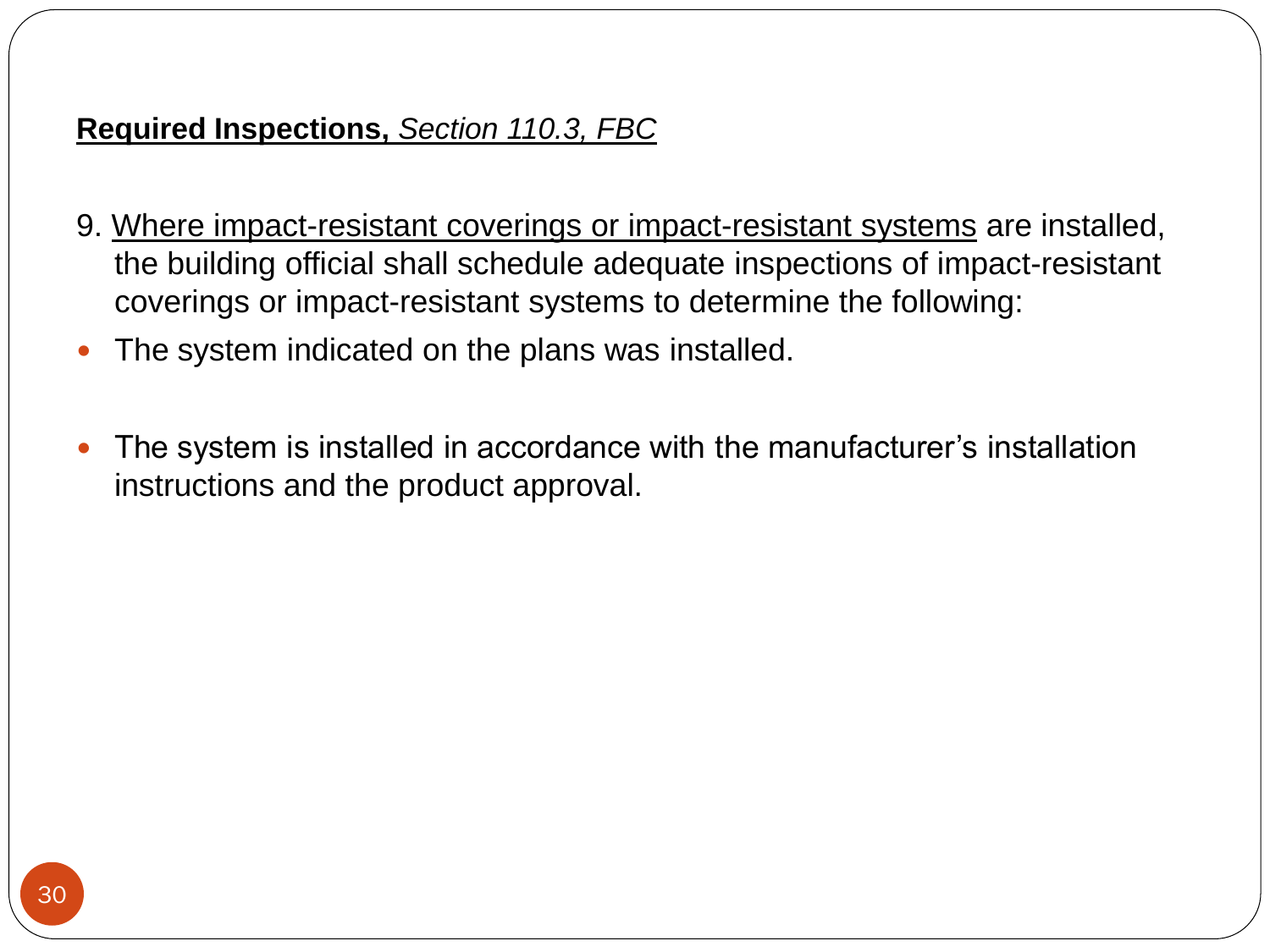| $City$ ________                          |
|------------------------------------------|
| State__________________ Zip____________  |
| Contractor's Name___________             |
| Contractor's Address __________          |
|                                          |
| State__________________ Zip____________  |
| Job Name                                 |
| Job Address_______________               |
| City_____________  County___________     |
| Legal Description ____________           |
| Bonding Company______________            |
| Bonding Company Address _____________    |
|                                          |
| Architect/Engineer's Name_____________   |
| Architect/Engineer's Address____________ |
| Mortgage Lender's Name___________        |
| Mortgage Lender's Address___________     |

Application is hereby made to obtain a permit to do the work and installations as indicated. I certify that no work or installation has commenced prior to the issuance of a permit and that all work will be performed to meet the standards of all laws regulating construction in this jurisdiction. I understand that a separate permit must be secured for ELECTRICAL WORK, PLUMBING, SIGNS, WELLS, POOLS, FURNACES, BOILERS, HEATERS, TANKS, and AIR CONDITIONERS, etc.

**OWNER'S AFFIDAVIT**: I certify that all the foregoing information is accurate and that all work will be done in compliance with all applicable laws regulating construction and zoning.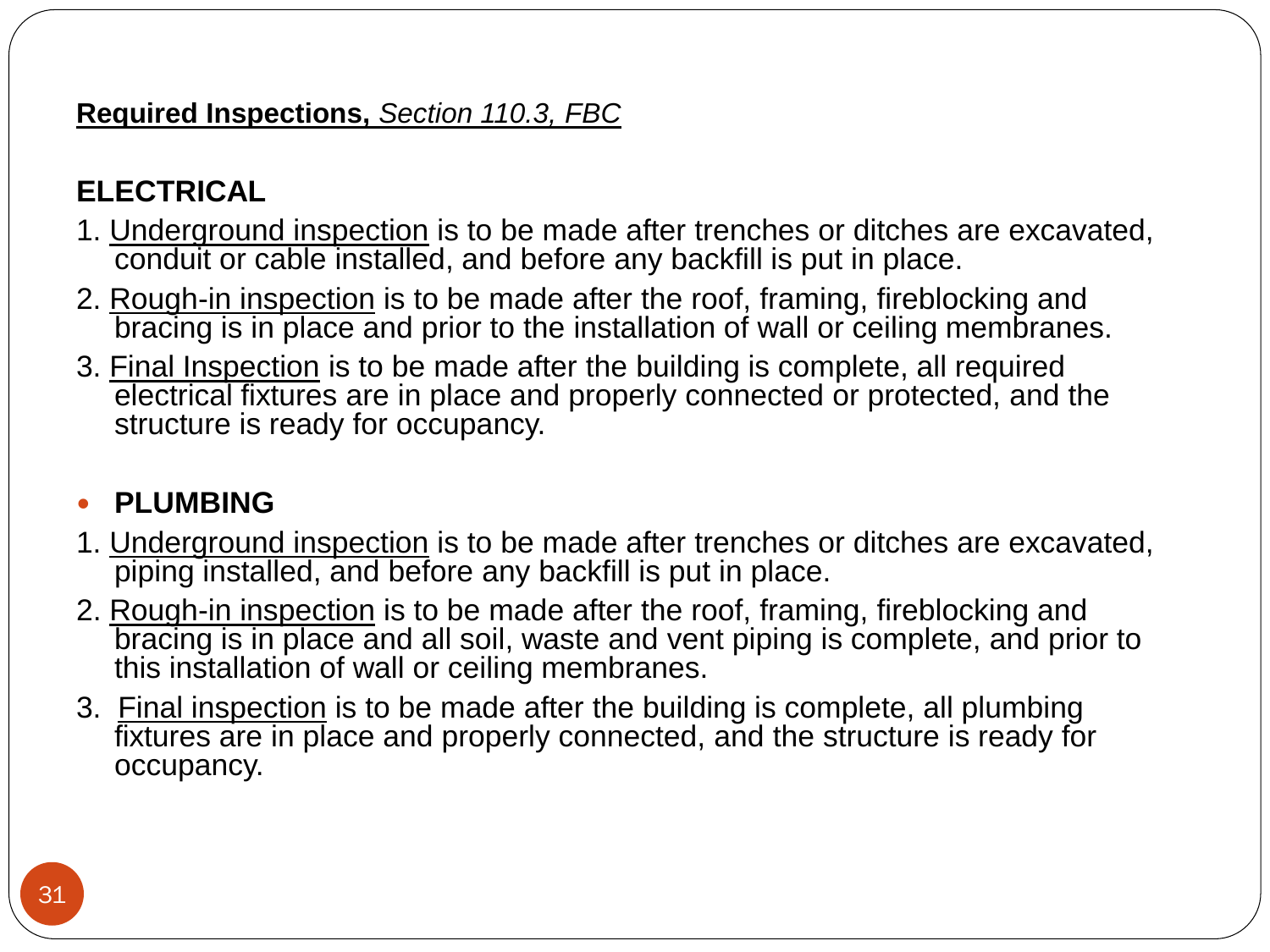**WARNING TO OWNER**: YOUR FAILURE TO RECORD A NOTICE OF COMMENCEMENT MAY RESULT IN YOUR PAYING TWICE FOR IMPROVEMENTS TO YOUR PROPERTY. A NOTICE OF COMMENCEMENT MUST BE RECORDED AND POSTED ON THE JOB SITE BEFORE THE FIRST INSPECTION.

IF YOU INTEND TO OBTAIN FINANCING, CONSULT WITH YOUR LENDER OR AN ATTORNEY BEFORE COMMENCING WORK OR RECORDING YOUR NOTICE OF COMMENCEMENT.

(Signature of Owner or Agent)

(including contractor)

STATE OF FLORIDA

COUNTY OF \_\_\_\_\_\_\_\_\_\_

Sworn to (or affirmed) and subscribed before me this \_\_\_\_\_ day of \_\_\_\_\_ , (year), by (name of person making statement) .

(Signature of Notary Public - State of Florida)

(Print, Type, or Stamp Commissioned Name of Notary Public)

Personally Known OR Produced Identification

Type of Identification Produced \_\_\_\_\_\_

(Signature of Contractor)

STATE OF FLORIDA

COUNTY OF

Sworn to (or affirmed) and subscribed before me this \_\_\_\_ day of \_\_\_\_\_, (year), by (name of person making statement) .

(Signature of Notary Public - State of Florida)

(Print, Type, or Stamp Commissioned Name of Notary Public)

Personally Known\_\_\_ OR Produced Identification\_\_\_\_\_\_

Type of Identification Produced\_\_\_\_\_\_\_\_

(Certificate of Competency Holder)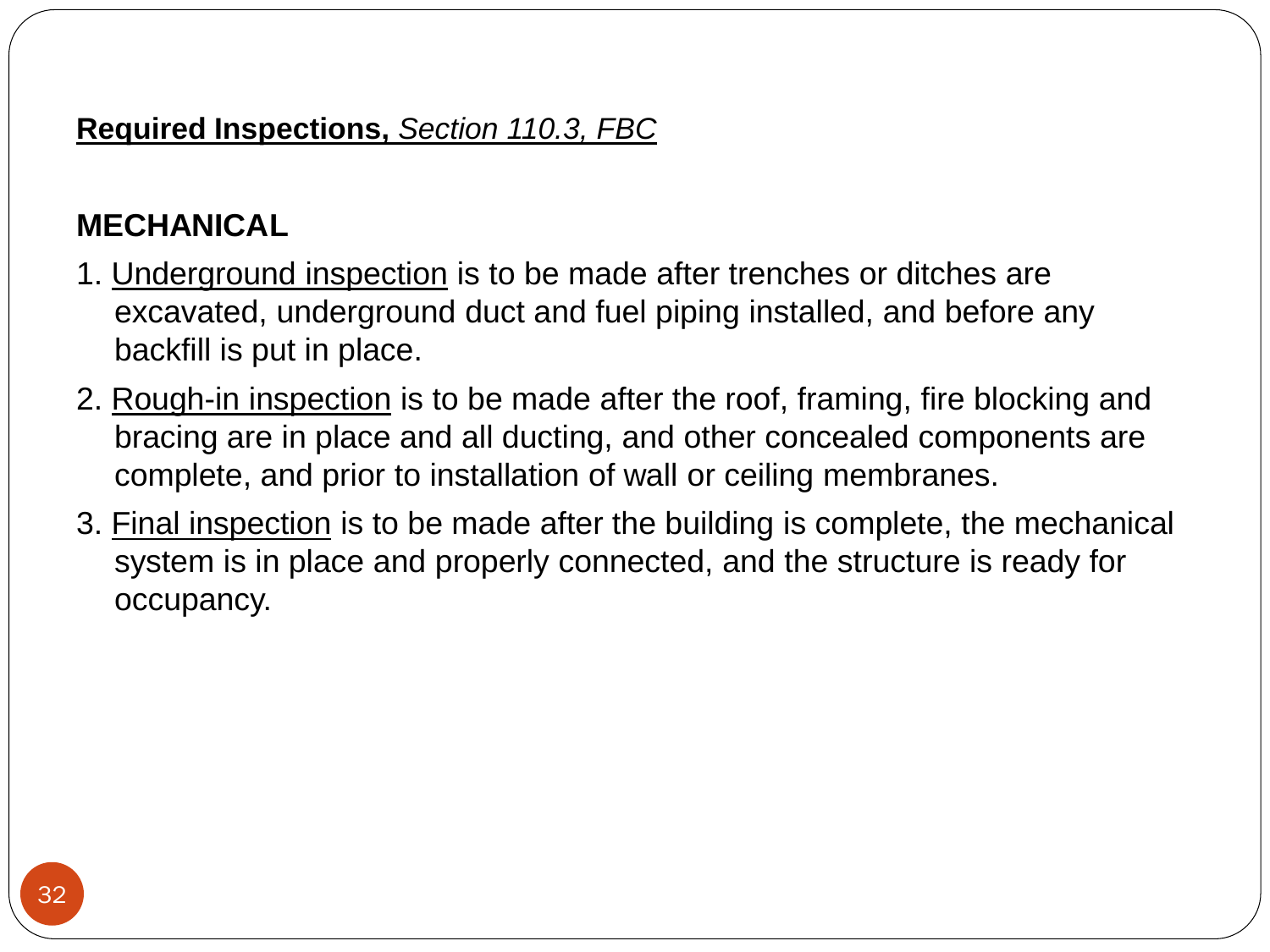## Contractor's State Certification or Registration No.

Contractor's Certificate of Competency No.

#### APPLICATION APPROVED BY

Permit Officer

## \*\*\*\*\*\*\*\*\*\*\*\*\*\*\*\*\*\*\*\*\*\*\*\*\*\*\*\*\*\*\*\*\*\*\*\*\*x\*\*\*\*\*\*\*\*\*\*\*\*\*\*\*\*\*\*\*\*\*\*\*\*\*\*\*\*\*\*\*\*\*\*\*\*\*\*\*\*\*\*\*\*\*\*\*

## Review of Permit Application, *Section 105.3.1, FBC*

The building official shall examine the permit application submitted by the applicant. If the application complies with all requirements, laws and regulations, the building official will issue the permit as soon as practicable. If not, then the building official will reject the application and shall state in writing the reasons for such rejection. When contractual agreement with school board exists, then the building official gives first priority to school or educational facility projects.

### *Section 105.3.1.1, FBC*

The cost for enforcing the Florida Building Code on state university, state community college or public schools projects shall not be more than the actual labor and administrative costs incurred for plan review and inspections.

#### Works that require construction documents along with permit application, *Section 105.3.1.2, FBC*

An applicant to a permit must submit construction documents prepared by or under the direction of an engineer registered under Chapter 471, Florida Statutes along with the permit application for any building construction, erection, alteration, modification, repair, or addition when such permit to be issued applies to any one of the following jobs listed below. The applicant will not be issued a permit unless he/she provides the required construction documents which apply to the construction.

1. **Plumbing plans** for any new building or addition which requires a plumbing system with more than 250 fixture units or cost more than \$125,000.00

2. **Fire sprinkler documents** for any new building or addition which includes a fire sprinkler system which contains 50 or more sprinkler heads. Personnel as authorized by chapter 633 Florida Statutes, may design a fire sprinkler system of 49 or fewer heads and may design the alteration of an existing fire sprinkler system if the alteration consist of the relocation, addition or deletion of not more than 49 heads, notwithstanding the size of the existing fire sprinkler system.

3. **Heating, ventilation and air conditioning documents** for new building or addition requiring more than 15 tons per system designed to accommodate 100 or more persons or cost more than \$125,000.00. System documents with capacity or cost less than described above can be certified by a contractor as per *Chapter 489, F.S.*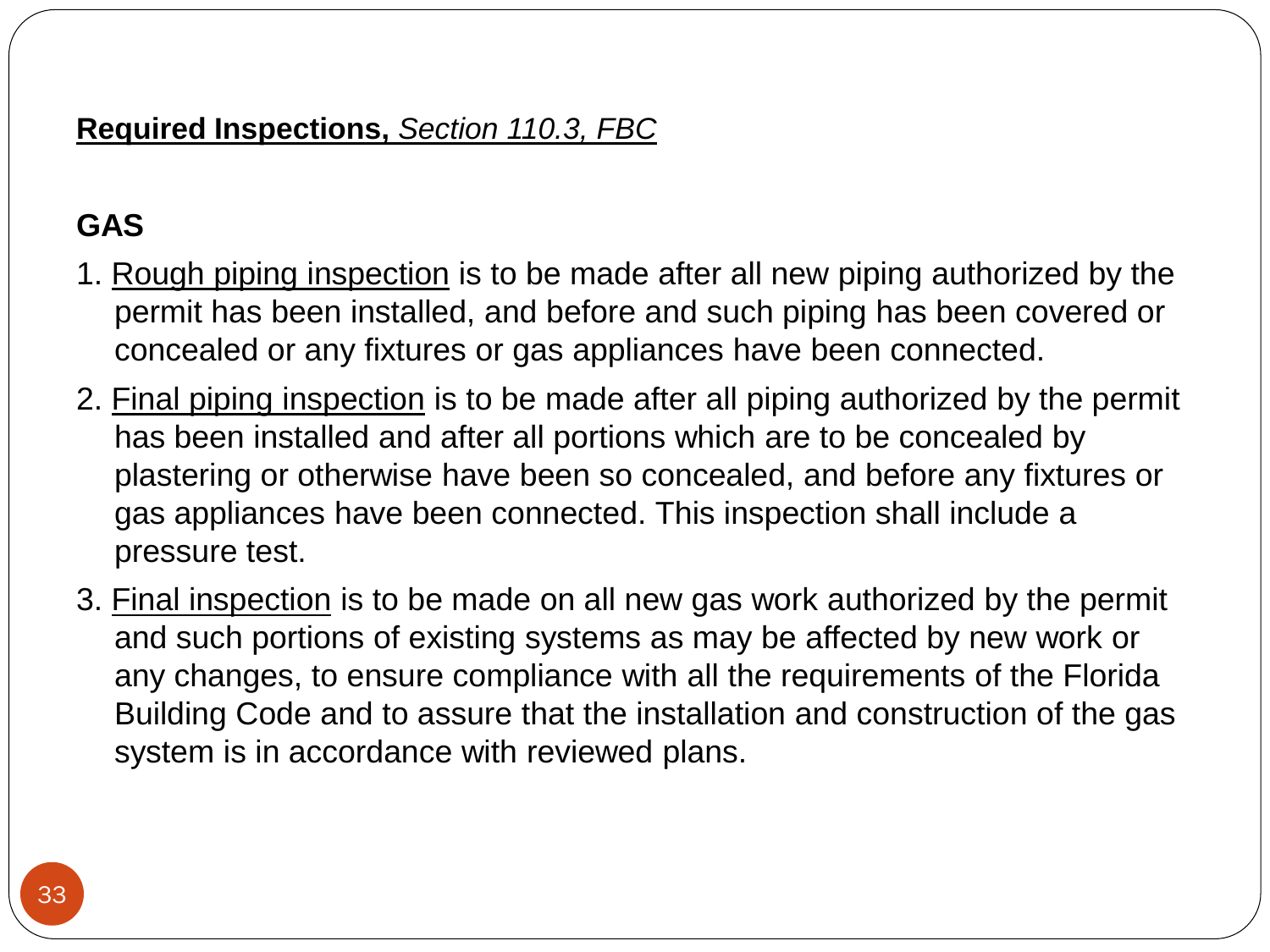4. **Any specialized mechanical, electrical, or plumbing document** for any new building or addition which includes a medical gases, oxygen, steam, vacuum, toxic air filtration, halon, or fire detection and alarm system which costs more than \$5,000.

## 5. **For electrical documents. See Florida Statutes, Section 471.003(2)(h).**

*Documents requiring an engineer seal by this part shall not be valid unless a professional engineer who possesses a valid certificate of registration has signed, dated, and stamped such documents as provided in Section 471.025, Florida Statutes.* 

**As stated in the Florida Statutes, the following person is not required to be licensed under the provisions of Section 471.003(2)(h) Florida Statutes as a licensed engineer***.* An electrical contractor whose practice includes the design and fabrication of electrical system which she or he installs by virtue of a license issued under chapter 489, under part I of chapter 553, or under any special act or ordinance when working on any construction project which:

a. Requires an electrical system with a value of 125,000.00 or less and;

b. Requires an aggregate service capacity of 600 amperes (240 volts) or less on a residential electrical system or 800 amperes (240 volts) or less on a commercial or industrial electrical system.

6. **All public swimming pools and public bathing places** defined by and regulated under Chapter 514, Florida Statutes.

## **D. TIME LIMITATION OF APPLICATION:** *Section 105.3.2, FBC*

Permit applications have a time period of 180 days after the date of filing them. The building official has the authority of granting extensions of 90 days. The request must be made in writing and demonstrate justifiable cause for the expiration.

Section 105.3.3, FBC

A permit issued by a building official shall have on the face or attached to the permit the following statement;

**NOTICE: In addition to the requirements of this permit, there may be additional restrictions applicable to this property that may be found in the public records of this county, and there may be additional permits required from other governmental entities such as water management districts, state agencies, or federal agencies.**

## *Section 105.3.4, FBC*

For a single family residential dwelling building permit, 30 working days shall be the process time, unless unusual circumstances require a longer time for processing or the permit application fails to satisfy the Florida Building Code, laws or ordinances.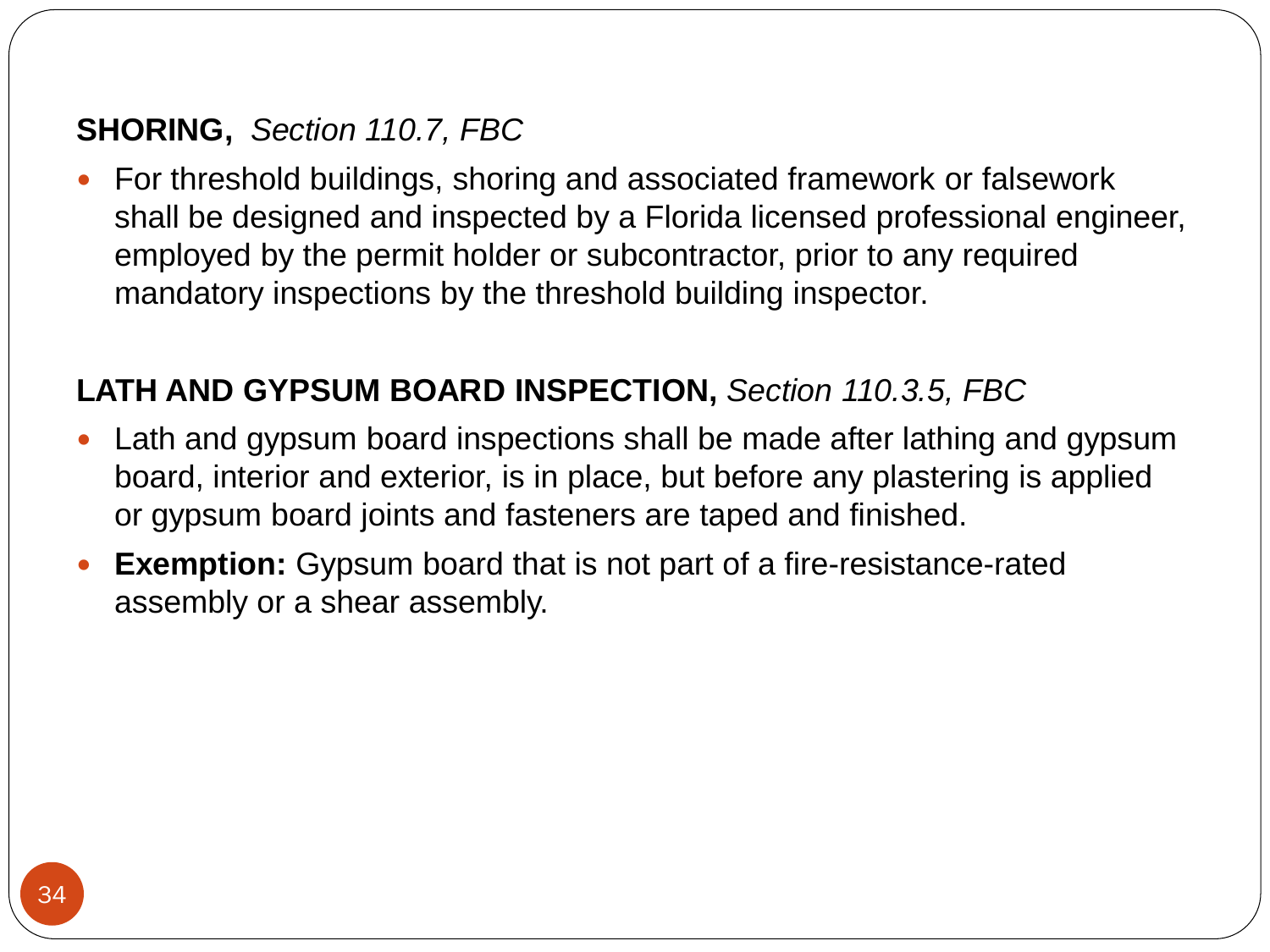## Coverage of Workers Compensation, *Section 105.3.5, FBC*

As a condition to receiving a building permit, every employer making application for a permit must show proof that he/she has secured workers compensation for its employees as provided in *Section 440.10 and 440.38 F.S.* **Chapter 440 of the Florida Statutes** is also called "The Workers Compensation Law."

## **E. ASBESTOS REMOVAL** *(Section 105.3.6, FBC)*

The State law requires asbestos moving, removal, or disposal of asbestos-containing materials to be done by licensed contractors. Residential owners with a property which will not be sold or rented within 1 year after the removal of asbestos may be exempted from this regulation provided that owner personally appears at the building department, fills out and signs a permit application stating that the property will not be sold or rented out within 1 year after the asbestos removal. In addition, the owner must state that he/she will act as the contractor and perform the work in compliance with all codes and regulations.

**(Section 105.9, FBC) Abestos**: Owner or representative with building permit for demolition or renovation of an existing structure with asbestos shall be enforced to comply with *Section 469.003, F.S.* and notify the Department of Environmental Protection the intention of removing asbestos, when applicable, in accordance with state and federal law.

## **F. CONDITIONS OF THE PERMIT** *(Section 105.4.1, FBC)*

The permit does not give authority to perform the construction in violation of the Florida Building Code and the technical codes. Any non compliance in plans or in the construction shall be enforced by the building official to be corrected.

Construction shall start within 6 months after issuance of permit; otherwise the permit will be invalided. If the project is abandoned for a period of 6 months after the time that the work commenced, the permit will be invalided as well.

A new permit is required before proceeding with the work if the permit becomes revoked, null and void, or expires.

The building official will enforce to remove the construction if a new permit is not obtained within 180 days from the date the initial permit became null and void. If a new permit is obtained, the project shall comply with regulations and rules effective between the date of expiration and the date of issuance of the new permit. Approved inspections within 180 days shall be received in order to consider the work active progress.

## *Section 105.7, FBC*

During construction and until the completion of the project, the permit or copy shall be kept on the job site.

## *Section 105.8, FBC*

It is the obligation of the building department to print on the face of a permit a warning to owner that he/she shall record a notice of commencement. The filing of a notice of commencement is to provide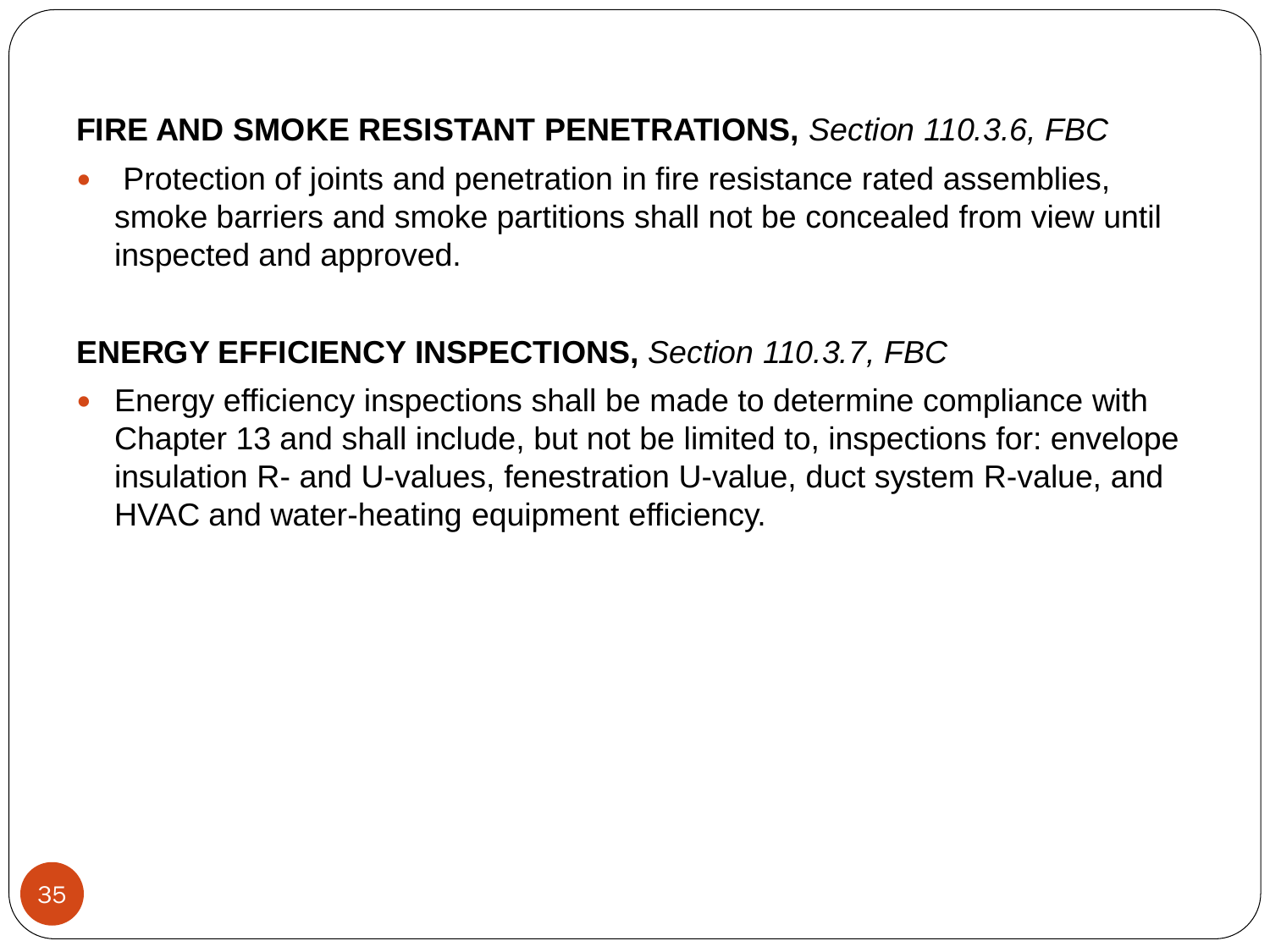protection under the Construction Lien Law and to avoid the possibility of the owner having to pay twice for improvements on his/her property.

#### **NOTICE OF COMMENCEMENT:** *Section 105.8, FBC*

As per Section 713.135, Florida Statues, when any person applies for a building permit, the authority issuing such permit shall print on the face of each permit card in no less than 14-point, capitalized, boldfaced type:

**"WARNING TO OWNER: YOUR FAILURE TO RECORD A NOTICE OF COMMENCEMENT MAY RESULT IN YOUR PAYING TWICE FOR IMPROVEMENTS TO YOUR PROPERTY. A NOTICE OF COMMENCEMENT MUST BE RECORDED AND POSTED ON THE JOB SITE BEFORE THE FIRST INSPECTION. IF YOU INTEND TO OBTAIN FINANCING, CONSULT WITH YOUR LENDER OR AN ATTORNEY BEFORE RECORDING YOUR NOTICE OF COMMENCEMENT."**

A notice of commencement contains detailed information about the project such as property owner, financial institution, jobsite address, contractor, etc., and protects the property owner's title to the property. As per *Section 713.13 Florida Statues* a notice of commencement must be in substantially the following form:

\*\*\*\*\*\*\*\*\*\*\*\*\*\*\*\*\*\*\*\*\*\*\*\*\*\*\*\*\*\*\*\*\*\*\*\*\*\*\*\*\*\*\*\*\*\*\*\*\*\*\*\*\*\*x\*\*\*\*\*\*\*\*\*\*\*\*\*\*\*\*\*\*\*\*\*\*\*\*\*\*\*\*\*\*\*\*\*\*\*\*\*\*\*\*\*\*\*\*\*\*\*\*\*\*\*\*\*\*\*\*\*\*\*\*\*\*\*\*\*\*\*\*\*\*\*\*\*\*\*\*\*\*

## *Section 713.13 Florida Statutes*

Permit No. \_\_\_\_\_\_\_\_\_\_\_\_\_\_\_ Tax Folio No. \_\_\_\_\_\_\_\_\_

**NOTICE OF COMMENCEMENT**

State of \_\_\_\_\_\_

County of \_\_\_\_\_\_\_

The undersigned hereby gives notice that improvement will be made to certain real property, and in accordance with Chapter 713, Florida Statutes, the following information is provided in this Notice of Commencement.

1. Description of property: (legal description of the property, and street address if available)\_\_\_\_\_\_\_

2. General description of improvement:\_\_\_\_\_\_\_\_\_\_\_

- 3. Owner information or Lessee information if the Lessee contracted for the improvement:
- a. Name and address:\_\_\_\_\_\_\_
- b. Interest in property: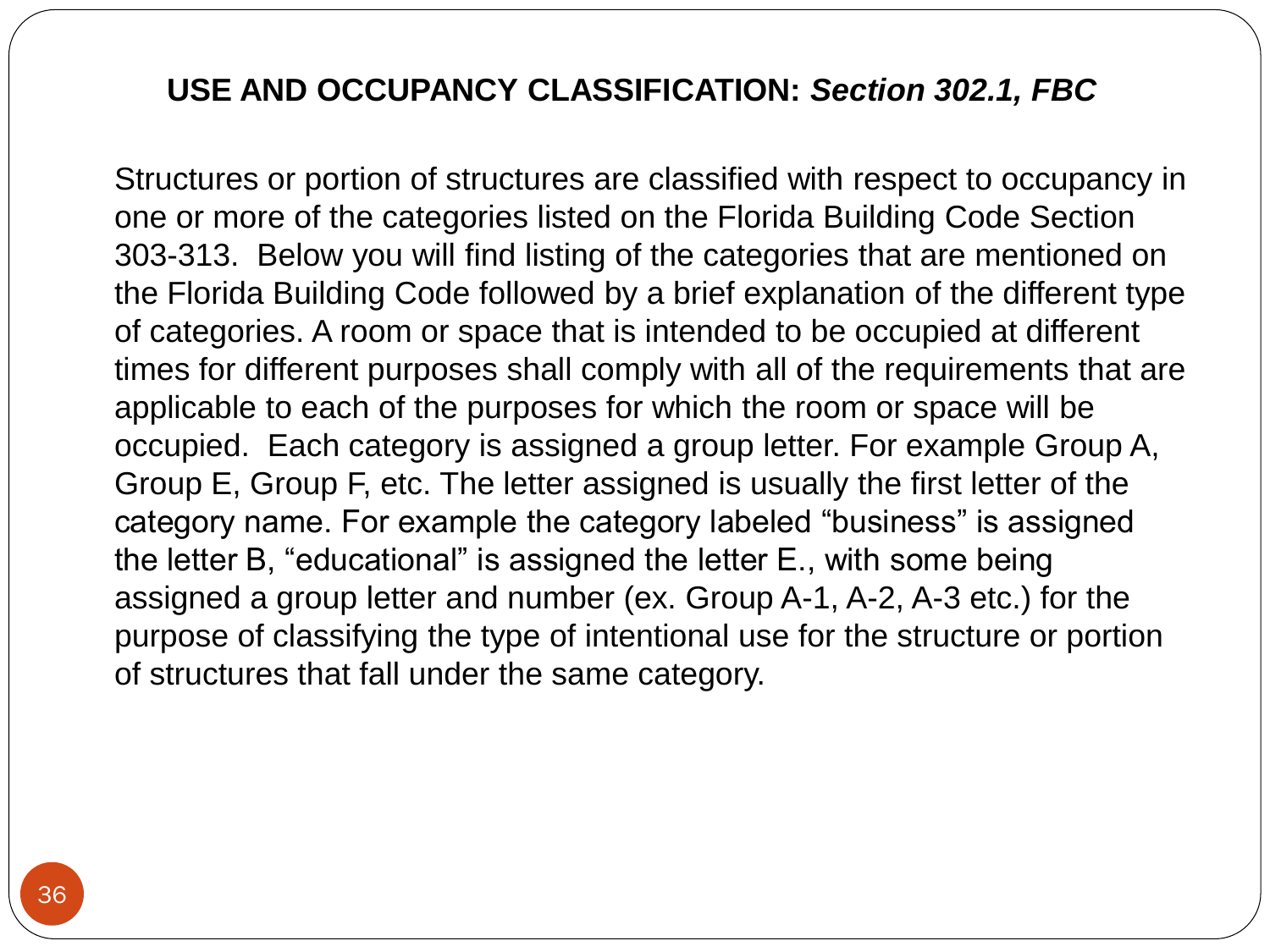c. Name and address of fee simple titleholder (if different from Owner listed above):

4.a. Contractor: (name and address)\_\_\_\_\_\_\_\_\_

b. Contractor's phone number: \_\_\_\_\_\_\_\_\_\_\_\_

5. Surety (if applicable, a copy of the payment bond is attached): \_\_\_\_\_\_\_\_\_\_\_\_\_

- a. Name and address: \_\_\_\_\_\_\_\_\_\_\_\_\_\_\_
- b. Phone number:
- c. Amount of bond: \$\_\_\_\_\_\_\_\_\_\_\_\_

6.a. Lender: (name and address) \_\_\_\_\_\_\_\_\_\_\_\_

b. Lender's phone number:

7. Persons within the State of Florida designated by Owner upon whom notices or other documents may be served as provided by Section [713.13\(](http://flsenate.gov/Laws/Statutes/2011/713.13)1)(a)7., Florida Statutes:

a. Name and address: \_\_\_\_\_\_\_\_\_\_\_

b. Phone numbers of designated persons:

8.a. In addition to himself or herself, Owner designates \_\_\_\_\_\_\_ of \_\_\_\_\_\_\_ to receive a copy of the Lienor's Notice as provided in Section  $713.13(1)(b)$ , Florida Statutes.

b. Phone number of person or entity designated by owner: \_\_\_\_\_\_\_\_\_\_\_\_\_\_\_\_\_\_\_\_\_\_\_

9. Expiration date of notice of commencement (the expiration date may not be before the completion of construction and final payment to the contractor, but will be 1 year from the date of recording unless a different date is specified)\_\_\_\_\_\_\_\_\_\_\_\_\_\_\_.

**WARNING TO OWNER:** ANY PAYMENTS MADE BY THE OWNER AFTER THE EXPIRATION OF THE NOTICE OF COMMENCEMENT ARE CONSIDERED IMPROPER PAYMENTS UNDER CHAPTER 713, PART I, SECTION 713.13, FLORIDA STATUTES, AND CAN RESULT IN YOUR PAYING TWICE FOR IMPROVEMENTS TO YOUR PROPERTY. A NOTICE OF COMMENCEMENT MUST BE RECORDED AND POSTED ON THE JOB SITE BEFORE THE FIRST INSPECTION. IF YOU INTEND TO OBTAIN FINANCING, CONSULT WITH YOUR LENDER OR AN ATTORNEY BEFORE COMMENCING WORK OR RECORDING YOUR NOTICE OF COMMENCEMENT.

Under penalty of perjury, I declare that I have read the foregoing notice of commencement and that the facts stated therein are true to the best of my knowledge and belief.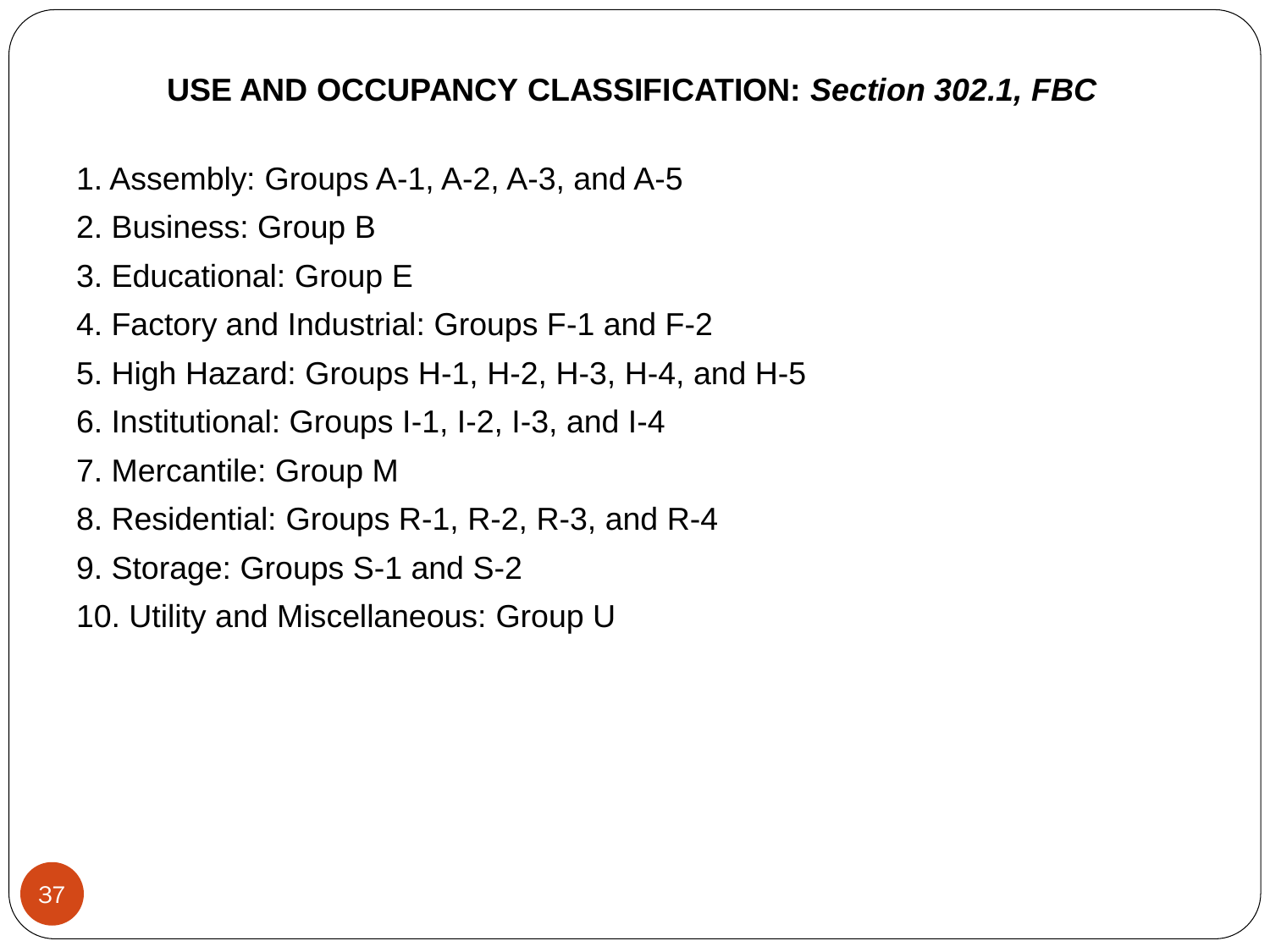(Signature of Owner or Lessee, or Owner's or Lessee's Authorized Officer/Director/Partner/Manager)

(Signatory's Title/Office)

The foregoing instrument was acknowledged before me this day of , (year) , by (name of person) as (type of authority, . . . e.g. officer, trustee, attorney in fact) for (name of party on behalf of whom instrument was executed) .

(Signature of Notary Public - State of Florida)

(Print, Type, or Stamp Commissioned Name of Notary Public)

Personally Known OR Produced Identification

Type of Identification Produced

\*\*\*\*\*\*\*\*\*\*\*\*\*\*\*\*\*\*\*\*\*\*\*\*\*\*\*\*\*\*\*\*\*\*x\*\*\*\*\*\*\*\*\*\*\*\*\*\*\*\*\*\*\*\*\*\*\*\*\*\*\*\*\*\*\*\*\*\*\*\*\*\*\*\*\*\*\*\*\*\*\*\* Permits issued on basis of an Affidavit, *Section 105.14, FBC*

Whenever permits are issued in reliance upon an affidavit, the Architect or Engineer who signed such affidavit or prepared the drawings or computations, shall be responsible for inspection reports and supervision of the construction for permits issued on basis of an affidavit. The Architect or Engineer will be responsible for complying to the permit, provide copies of inspection reports as inspections are performed, and upon completion of the project make and file with the building department written affidavit that the work has been done in compliance to the reviewed plans and with the structural provisions of the technical codes. If an Architect or Engineer is not available, the owner may employ a qualified person or agency to do the reports, approved by the building official and comply with *Chapter 468 F.S.*

#### **G. CONSTRUCTION DOCUMENTS:** *Section 107, FBC*

#### Submittal: *Section 107.1 F.B.C.*

Construction documents shall be prepared by a design professional where required by the statutes. (Architect as per Chapter 481, F.S.; Engineer as per Chapter 471, F.S.; Landscape Architect as per Chapter 481, F.S. part II). Along with the construction documents, any other data and a statement of special inspections shall be submitted in one or more sets with each application for a permit. Should special conditions exist, the building official has the authority to require from applicant additional construction documents.

**Exception**: If the building official finds that the nature of the work applied for is such that a review of construction documents is not necessary to obtain compliance with the Florida Building Code, the building official has the authority to waive the submission of construction documents and other data not required to be prepared by a registered design professional.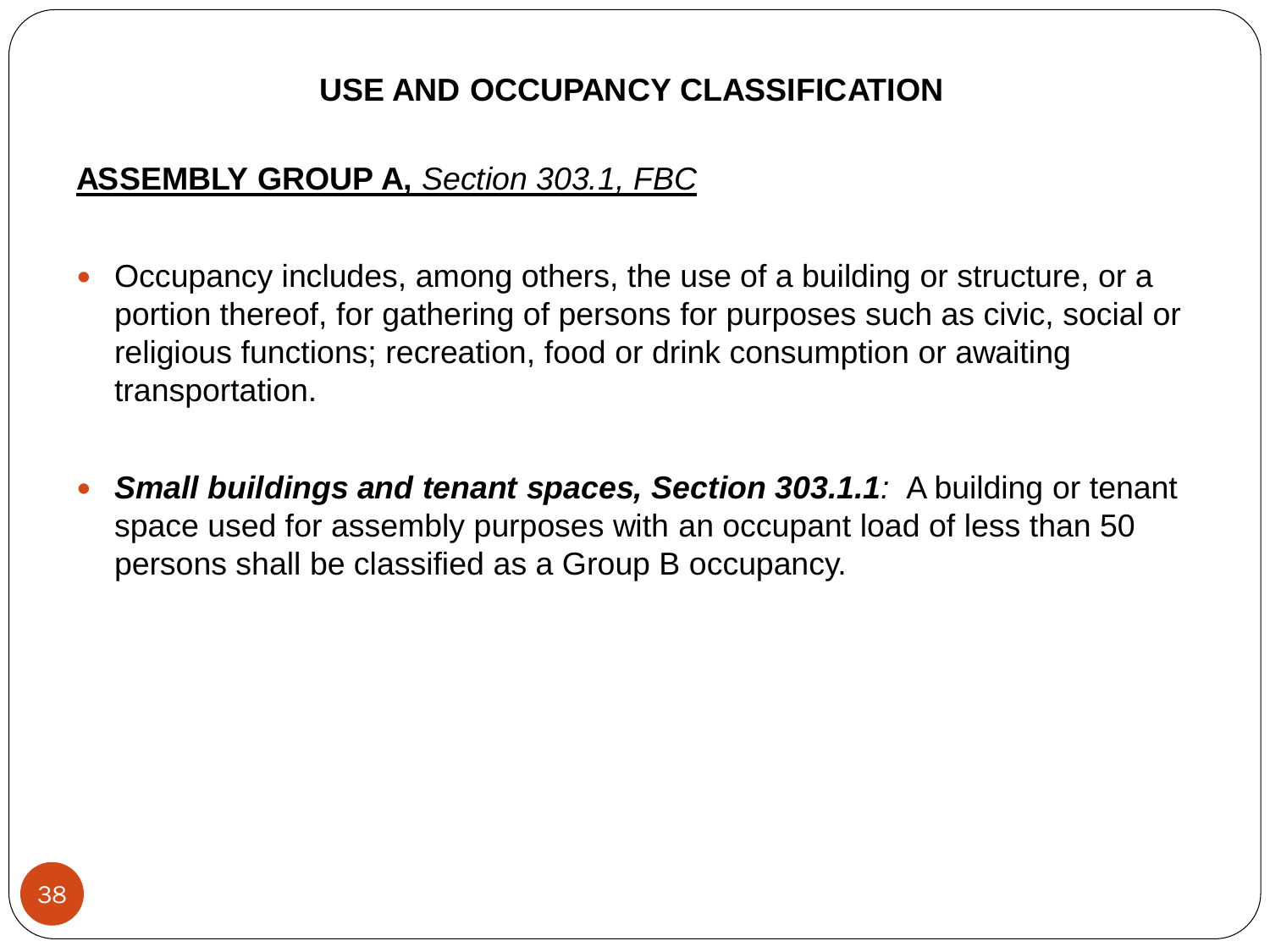## *Section 107.3.4.2, FBC*

Contractors authorized under the provisions of *section 489.115(4)(b) Florida Statutes*, are allowed to seal plans and specifications for plans review for permitting purposes relating to compliance with the wind resistance provisions of the Florida Building Code or alternate methodologies approved by the Florida Building Commission for one and two family dwellings. Local enforcement agencies may rely upon such certification by contractors that the plans and specifications submitted obey the requirements of the Florida Building Code for wind resistance. Upon good cause shown, local government code enforcement agencies may accept or reject plans sealed by persons licensed under Ch. 471 (Engineering), Ch. 481 (Architecture, Interior Design, and Landscape Architecture), or Ch. 489 (Contracting).

### Information on Construction Documents, *Section 107.2.1, FBC*

The construction documents shall be clear to describe the location, nature and extent of work proposed and show in detail compliance to the provisions of the Florida Building Code, revelant laws, ordinances, rules and regulations.

**Fire Protection System shop drawings:** Shop drawings for the fire protection system(s) shall be submitted to indicate conformance to the Florida Building Code and the construction documents must be approved prior to the start of system installation.

**Means of Egress:** The construction documents shall show in sufficient detail the location, construction, size and character of all portions of the means of egress including the path of the exit discharge to the public way in compliance with the provisions of Florida Building Code. In other than occupancies in Groups R-2, R-3, and I-1, the construction documents shall designate the number of occupants to be accommodated on every floor, and in all rooms and spaces.

**Exterior wall envelope**: Construction documents for all buildings shall describe the exterior wall envelope in sufficient detail to determine compliance with the Florida Building Code. The construction documents shall provide details of the exterior wall envelope as required, including flashing, intersections and dissimilar materials, corners, end details, control joints, intersections at roof, eaves or parapets, means of drainage, water-resistive membrane and details around openings.

#### Examinations: *Section 107.3 F.B.C.*

Construction documents need to be examined and approved by the building official. They have to comply with codes and laws.

#### **Exception**:

#### As per *Section 553.80(1)(d) F.S.*

1. State-approved manufactured buildings are exempt from local codes enforcing agency plan reviews except for provisions of the code relating to erection, assembly or construction at the site. Erection, assembly and construction at the site are subject to local permitting and inspections.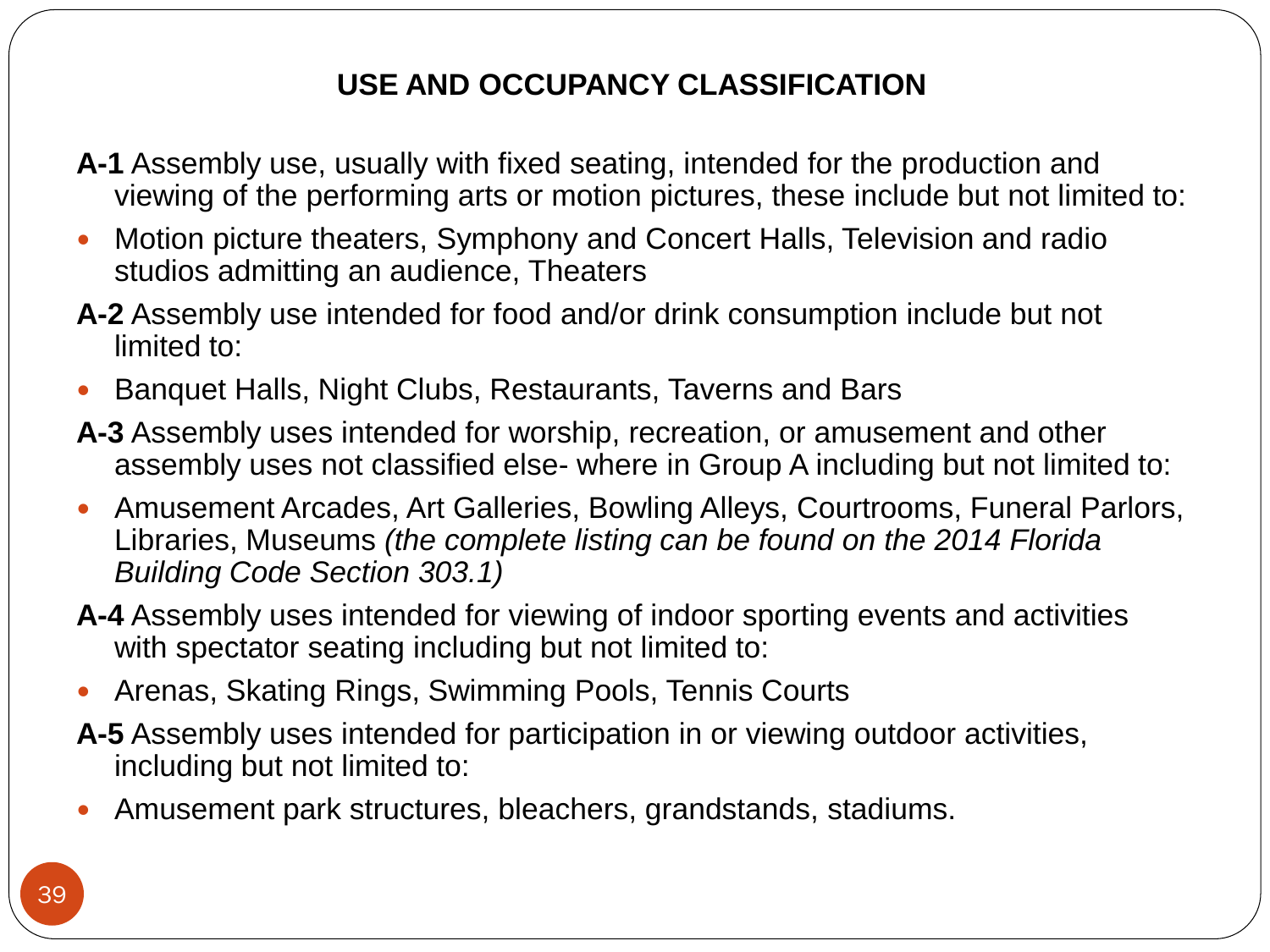#### As per *Section 553.79(2) F.S.*

2. Industrial construction on sites where design, construction and fire safety are supervised by appropriate design and inspection professionals and which contain adequate in-house fire departments and rescues squads is exempt, subject to local government option, from review of plans and inspections, providing owners certify that applicable codes and standards have been met and supply appropriate approved drawings to local building and fire-safety inspectors.

#### Approval of Construction Documents, *Section 107.3.1, FBC*

Once the construction documents are approved by the building official, one set shall be kept in building department and another to be kept on project site for inspections.

*Section 107.3.2, FBC:* The Florida Building Code shall not require changes in the construction documents, construction or designated occupancy of a structure for which a lawful permit has been heretofore issued or otherwise lawfully authorized, and the construction of which has been pursued in good faith within 180 days after the effective date of this code and has not been abandoned.

#### Minimum Criteria for Review of Construction Documents, *Section 107.3.5, FBC*

The construction documents to be examined shall include as a minimum: a floor plan; site plan; foundation plan; floor/roof framing plan or truss layout; all fenestration penetrations; flashing; and all exterior elevations.

*Section 107.3.5 of the F.B.C.* gives a list for commercial and residential building of parts of the project to be shown on drawings for all disciplines involved on it.

#### Amended Construction Documents, *Section 107.4, FBC*

Any changes during the construction that are not in accordance with the approved construction documents shall be resubmitted for approval as an amended set of construction documents.

#### Retention of Construction Documents, *Section 107.5, FBC*

One set of approved construction documents shall be retained by the building official for a period of not less than 180 days from date of completion of the permitted work, or as required by Florida Statues.

#### **H. ACCOUNTABILITY OF LICENSE HOLDERS:** *Section 553.781 F.S.*

Florida Statute finds that accountability for work performed by design professionals and contractors is the key to strong and consistent compliance with the Florida Building Code and, therefore, protection of the public health, safety, and welfare.

If a local jurisdiction determines that a licensee, certificate holder, or registrant licensed under chapter 455 (Board of Professional Regulation), chapter 471 (Engineering), chapter 481 (Architect, Interior Designers), or chapter 489 (Contractors) has committed a material violation of the Florida Building Code and failed to correct the violation within a reasonable time, such local jurisdiction shall impose a fine of no less than \$500 and no more than \$5,000 per material violation.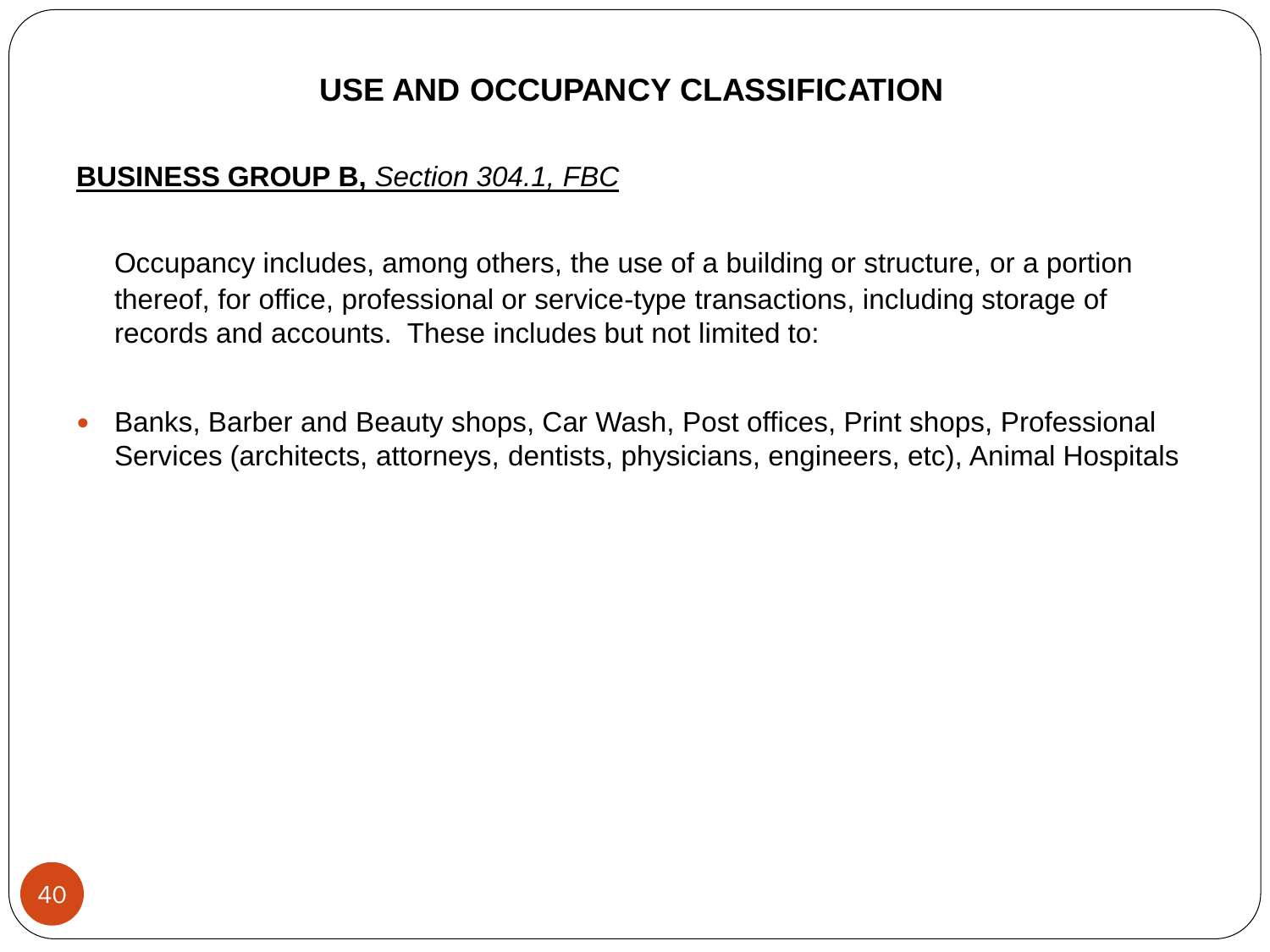#### **What is a material violation?**

As defined in Section 553.781 F.S. a material code violation is a violation that exists within a completed building, structure, or facility which may reasonably result, or has resulted, in physical harm to a person or significant damage to the performance of a building or its systems.

The licensee, certificate holder, or registrant may dispute the violation within 30 days following notification by the local jurisdiction. The fine is halt and the local jurisdiction shall report the dispute to the Department of Business and Professional Regulation or the appropriate professional licensing board for disciplinary investigation and final disposition. If an administrative complaint is filed by the department or the professional licensing board against the certificate holder or registrant, the Florida Building Code Commission may intervene in such proceeding. Any fine imposed by the department or the professional licensing board, pursuant to matters reported by the local jurisdiction to the department or the professional licensing board, shall be divided equally between the board and the local jurisdiction which reported the violation.

Except when the fine is in disciplinary investigation and awaiting final disposition by the Department of Business and Professional Regulation or the appropriate professional licensing board, failure to pay the fine within 30 days shall result in a suspension of the licensee's, certificateholder's, or registrant's ability to obtain permits within the State of Florida until the fine is paid off.

## **I. INSPECTIONS ON CONSTRUCTION OR WORK:** *Section 110, FBC*

All construction work for which a permit is required is subject to inspection by the building official. It is the duty of the permit holder to have the work accessible and exposed for inspection purposes until approved. Neither the building official nor the jurisdiction is liable for any expense involved in removing or replacing any material that is obstructing the work to be inspected. The permit holder or his/her agent shall notify the building official when work is ready for inspection.

Recognizing the many types of works that require permit and inspection, below we mention just a few construction works along with the type of inspection needed for each. When the building official performs the required inspections, he/she will release that portion of the construction or notify the permit holder of any violations that needs to be corrected in order to comply with the technical codes. In the case where a violation is found by the building official for a portion of the construction, the permit holder will have to make the proper corrections.

## **Required Inspections,** *Section 110.3, FBC*

## **BUILDING**

1. Foundation Inspection is to be made after trenches are excavated and forms erected and shall at a minimum include the following building components:

- Stem-wall
- Monolithic slab-on-grade
- Piling/ pile caps
- Footers/grade beams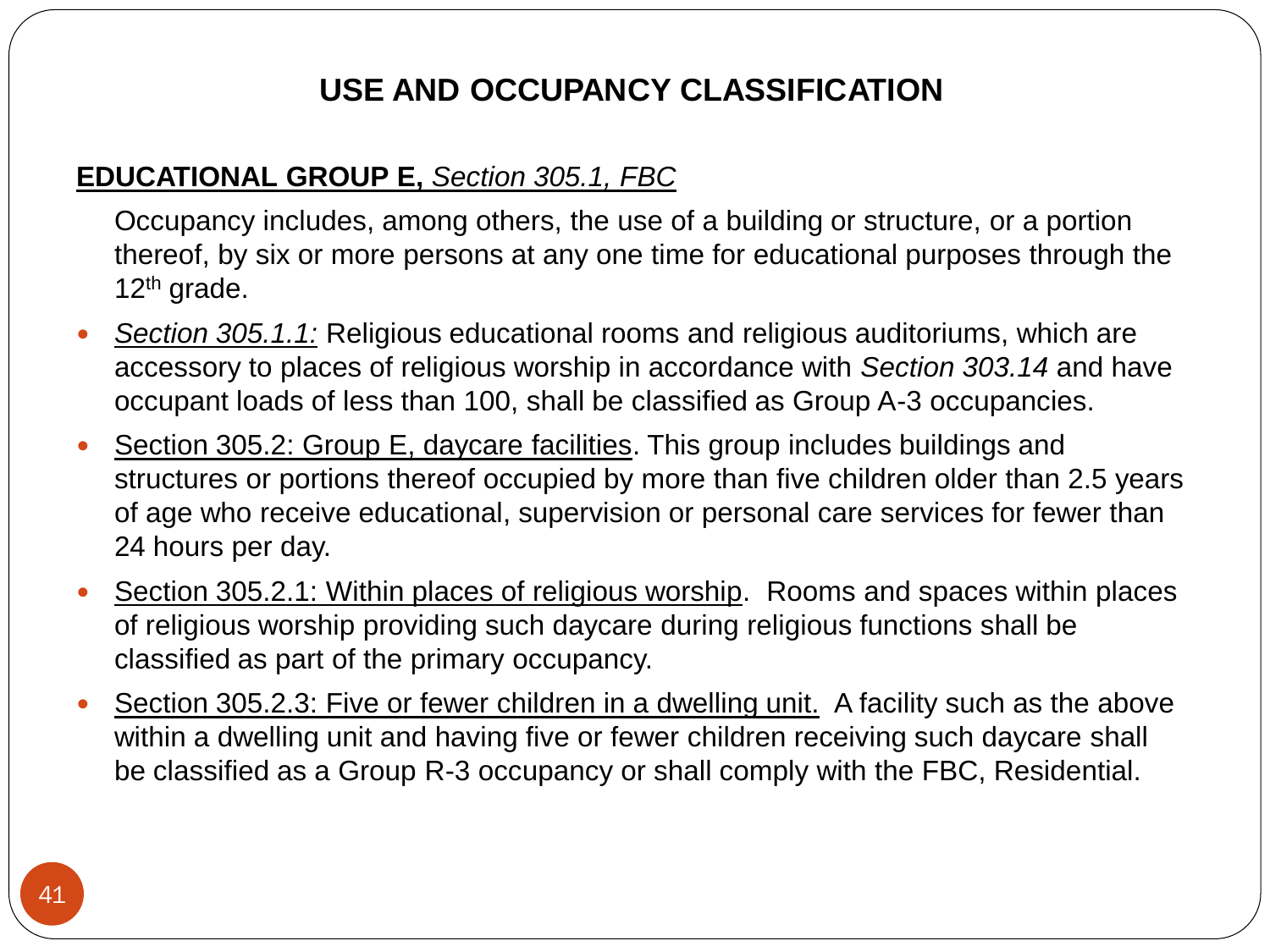**1.1 Building.** In flood hazard areas, upon placement of the lowest floor, including basement, and prior to further vertical construction, the elevation certification shall be submitted to the authority having jurisdiction.

2. Framing Inspection is to be made after the roof, all framing, fireblocking and bracing is in place, all concealing wiring, all pipes, chimneys, ducts and vents are complete and shall at a minimum include the following building components:

- Window/door framing
- Vertical cells/columns
- Lintel/tie beams
- Framing/trusses/bracing/connectors
- Draft stopping/fire blocking
- Curtain wall framing
- Energy insulation
- Accessibility
- Verify rough opening dimensions are within tolerances

3. Sheathing inspection to be made either as part of a dry-in inspection or done separately at the request of the contractor after all roof and wall sheathing and fastners are complete and shall at a minimum include the following building components:

- Roof sheathing
- Wall sheathing
- Sheathing fastners
- Roof/wall dry-in

4. Roofing inspection shall at a minimum include the following building components:

- Dry-in
- **•** Insulation
- Roof coverings
- Flashing

5. Final inspection will be made after the building is completed and ready for occupancy.

**5.1** In flood hazard areas, as part of the final inspection, a final certification of the lowest floor elevation shall be submitted to the authority having jurisdiction.

#### 6. Swimming Pool inspections

First inspection to be made after excavation and installation of reinforcing steel, bonding and main drain and prior to placing of concrete.

Final inspection to be made when the swimming pool is complete and all required enclosure requirements are in place.

In order to pass final inspection and receive a certificate of completion, a residential swimming pool must meet the requirements relating to pool safety features as described in Section 454.2.17 of the Florida Building Code.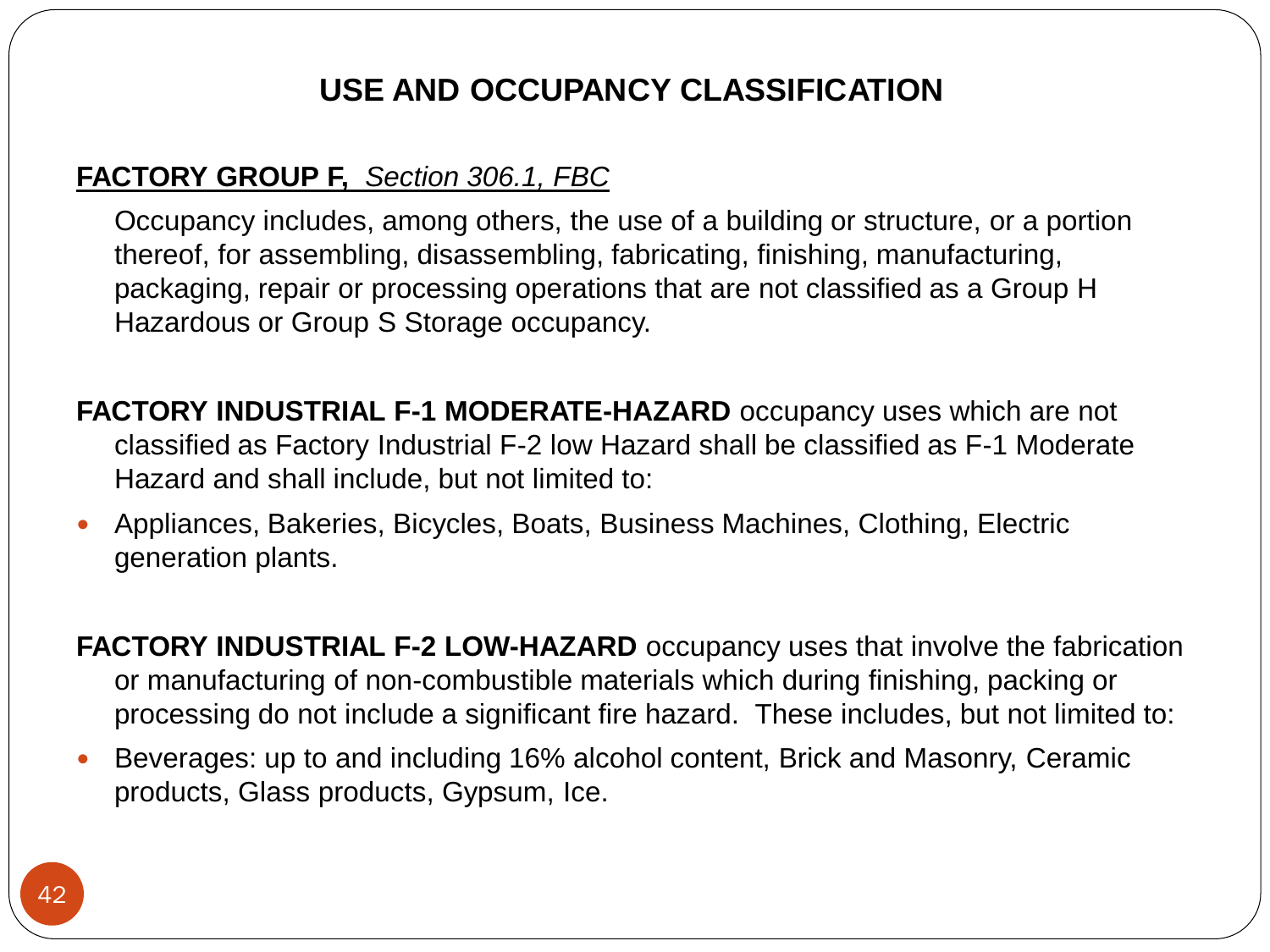## 7. Demolition Inspections

First Inspection is to be made after all utility connection have been disconnected and secured in such manner that no unsafe or unsanitary conditions shall exist during or after demolition operations.

Final inspection is to be made after all demolition work is completed.

## 8. Manufactured building inspections

The building department shall inspect construction of foundations; connecting buildings to foundations; installation of parts identified on plans as site installed items; joining the modules, including utility crossovers; utility connections from the building to utility lines on site; and any other work done on site which requires compliance with the Florida Building Code. Additional inspections may be required for public educational facilities. Refer to *section 453.27.20* of the Florida Building Code.

9. Where impact-resistant coverings or impact-resistant systems are installed, the building official shall schedule adequate inspections of impact-resistant coverings or impact-resistant systems to determine the following:

- The system indicated on the plans was installed.
- The system is installed in accordance with the manufacturer's installation instructions and the product approval.

## **ELECTRICAL**

1. Underground inspection is to be made after trenches or ditches are excavated, conduit or cable installed, and before any backfill is put in place.

2. Rough-in inspection is to be made after the roof, framing, fireblocking and bracing is in place and prior to the installation of wall or ceiling membranes.

3. Final Inspection is to be made after the building is complete, all required electrical fixtures are in place and properly connected or protected, and the structure is ready for occupancy.

## **PLUMBING**

1. Underground inspection is to be made after trenches or ditches are excavated, piping installed, and before any backfill is put in place.

2. Rough-in inspection is to be made after the roof, framing, fireblocking and bracing is in place and all soil, waste and vent piping is complete, and prior to this installation of wall or ceiling membranes.

3. Final inspection is to be made after the building is complete, all plumbing fixtures are in place and properly connected, and the structure is ready for occupancy.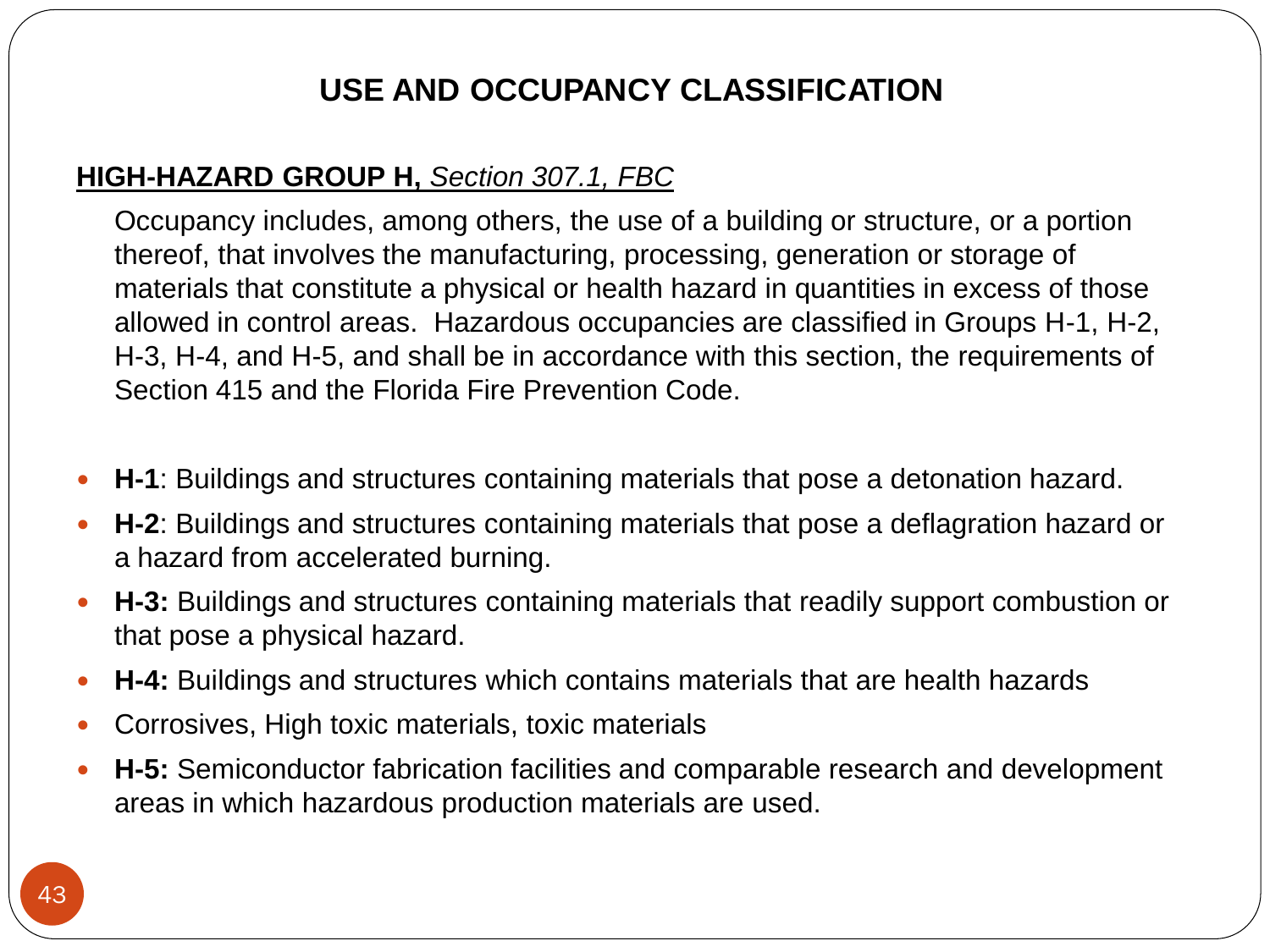### **MECHANICAL**

1. Underground inspection is to be made after trenches or ditches are excavated, underground duct and fuel piping installed, and before any backfill is put in place.

2. Rough-in inspection is to be made after the roof, framing, fire blocking and bracing are in place and all ducting, and other concealed components are complete, and prior to installation of wall or ceiling membranes.

3. Final inspection is to be made after the building is complete, the mechanical system is in place and properly connected, and the structure is ready for occupancy.

### **GAS**

1. Rough piping inspection is to be made after all new piping authorized by the permit has been installed, and before and such piping has been covered or concealed or any fixtures or gas appliances have been connected.

2. Final piping inspection is to be made after all piping authorized by the permit has been installed and after all portions which are to be concealed by plastering or otherwise have been so concealed, and before any fixtures or gas appliances have been connected. This inspection shall include a pressure test. 3. Final inspection is to be made on all new gas work authorized by the permit and such portions of existing systems as may be affected by new work or any changes, to ensure compliance with all the requirements of the Florida Building Code and to assure that the installation and construction of the gas system is in accordance with reviewed plans.

### **SHORING,** *Section 110.7, FBC*

For threshold buildings, shoring and associated framework or falsework shall be designed and inspected by a Florida licensed professional engineer, employed by the permit holder or subcontractor, prior to any required mandatory inspections by the threshold building inspector.

## **LATH AND GYPSUM BOARD INSPECTION,** *Section 110.3.5, FBC*

Lath and gypsum board inspections shall be made after lathing and gypsum board, interior and exterior, is in place, but before any plastering is applied or gypsum board joints and fasteners are taped and finished.

**Exemption:** Gypsum board that is not part of a fire-resistance-rated assembly or a shear assembly.

#### **FIRE AND SMOKE RESISTANT PENETRATIONS,** *Section 110.3.6, FBC*

Protection of joints and penetration in fire resistance rated assemblies, smoke barriers and smoke partitions shall not be concealed from view until inspected and approved.

## **ENERGY EFFICIENCY INSPECTIONS,** *Section 110.3.7, FBC*

Energy efficiency inspections shall be made to determine compliance with Chapter 13 and shall include, but not be limited to, inspections for: envelope insulation R- and U-values, fenestration U-value, duct system R-value, and HVAC and water-heating equipment efficiency.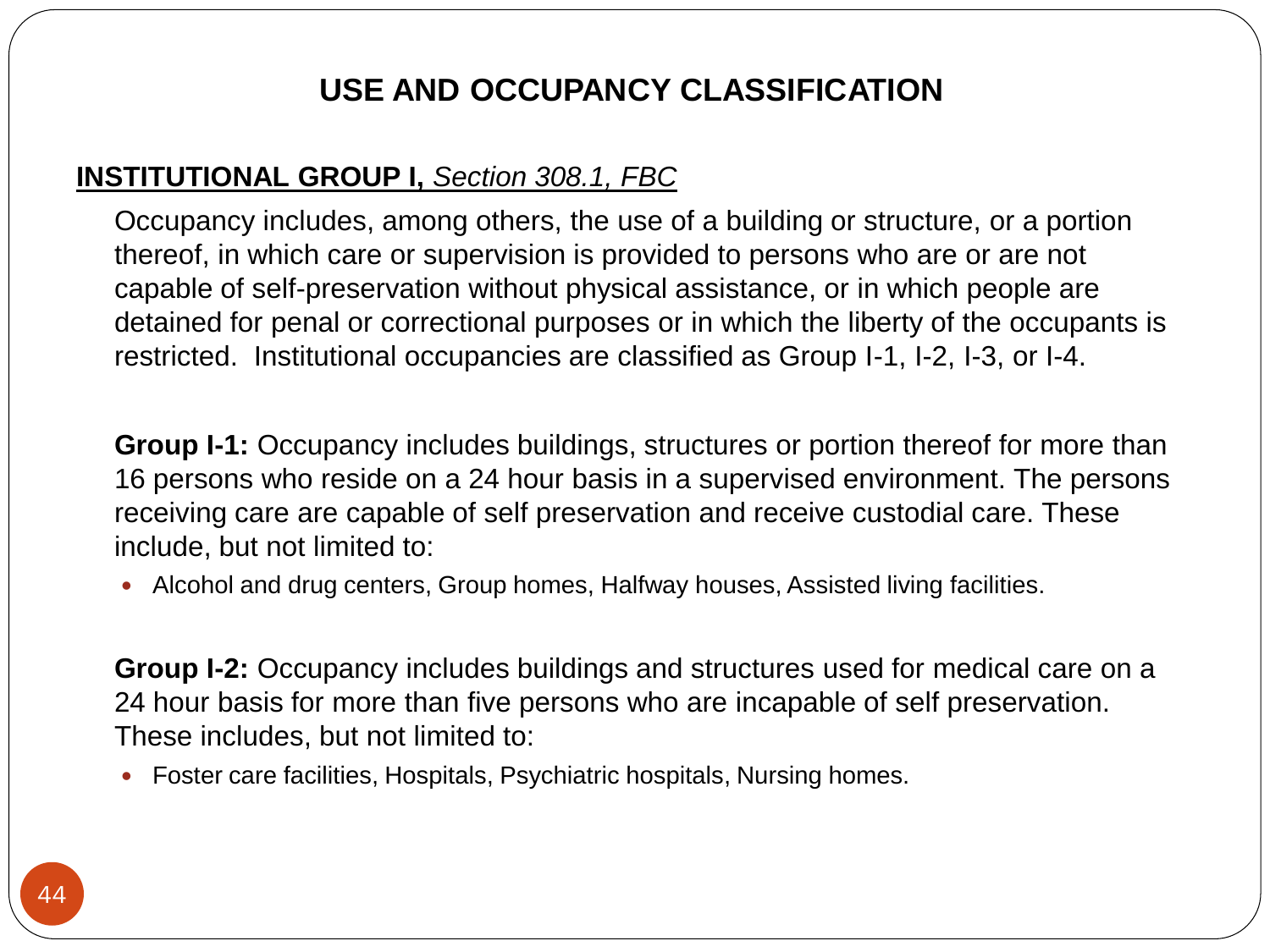## **J. USE AND OCCUPANCY CLASSIFICATION:** *Section 302.1, FBC*

Structures or portion of structures are classified with respect to occupancy in one or more of the categories listed on the Florida Building Code Section 303-313. Below you will find listing of the categories that are mentioned on the Florida Building Code followed by a brief explanation of the different type of categories. A room or space that is intended to be occupied at different times for different purposes shall comply with all of the requirements that are applicable to each of the purposes for which the room or space will be occupied. Each category is assigned a group letter. For example Group A, Group E, Group F, etc. The letter assigned is usually the first letter of the category name. For example the category labeled "business" is assigned the letter B, "educational" is assigned the letter E., with some being assigned a group letter and number (ex. Group A-1, A-2, A-3 etc.) for the purpose of classifying the type of intentional use for the structure or portion of structures that fall under the same category.

- 1. Assembly: Groups A-1, A-2, A-3, and A-5
- 2. Business: Group B
- 3. Educational: Group E
- 4. Factory and Industrial: Groups F-1 and F-2
- 5. High Hazard: Groups H-1, H-2, H-3, H-4, and H-5
- 6. Institutional: Groups I-1, I-2, I-3, and I-4
- 7. Mercantile: Group M
- 8. Residential: Groups R-1, R-2, R-3, and R-4
- 9. Storage: Groups S-1 and S-2
- 10. Utility and Miscellaneous: Group U

## **ASSEMBLY GROUP A,** *Section 303.1, FBC*

Occupancy includes, among others, the use of a building or structure, or a portion thereof, for gathering of persons for purposes such as civic, social or religious functions; recreation, food or drink consumption or awaiting transportation.

*Small buildings and tenant spaces, Section 303.1.1:* A building or tenant space used for assembly purposes with an occupant load of less than 50 persons shall be classified as a Group B occupancy.

**A-1** Assembly use, usually with fixed seating, intended for the production and viewing of the performing arts or motion pictures, these include but not limited to:

 Motion picture theaters, Symphony and Concert Halls, Television and radio studios admitting an audience, Theaters

**A-2** Assembly use intended for food and/or drink consumption include but not limited to:

Banquet Halls, Night Clubs, Restaurants, Taverns and Bars

**A-3** Assembly uses intended for worship, recreation, or amusement and other assembly uses not classified else- where in Group A including but not limited to:

- Amusement Arcades, Art Galleries, Bowling Alleys, Courtrooms, Funeral Parlors, Libraries, Museums
- *(the complete listing can be found on the 2010 Florida Building Code Section 303.1)*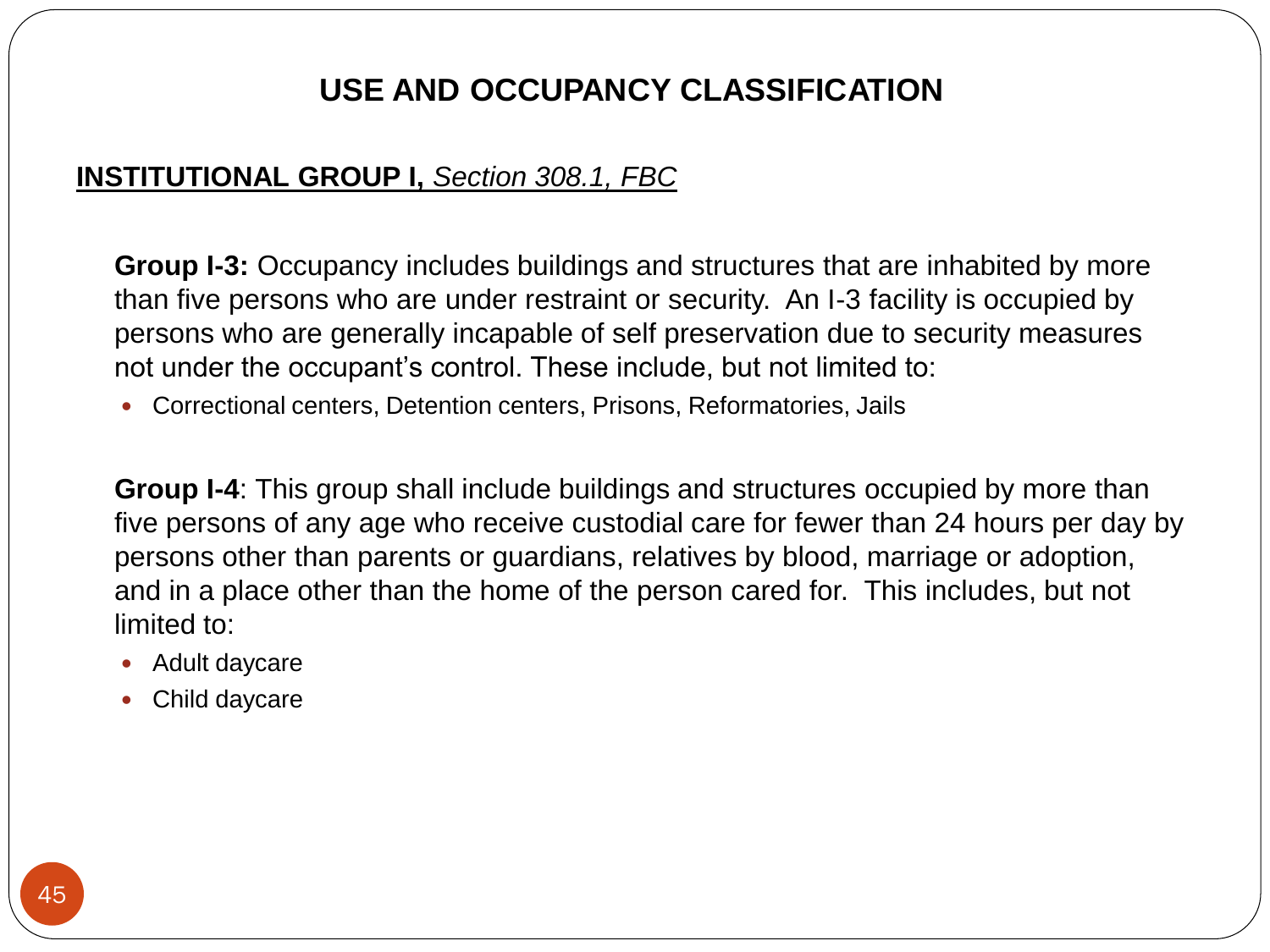**A-4** Assembly uses intended for viewing of indoor sporting events and activities with spectator seating including but not limited to:

Arenas, Skating Rings, Swimming Pools, Tennis Courts

**A-5** Assembly uses intended for participation in or viewing outdoor activities, including but not limited to:

Amusement park structures, bleachers, grandstands, stadiums.

#### **BUSINESS GROUP B,** *Section 304.1, FBC*

Occupancy includes, among others, the use of a building or structure, or a portion thereof, for office, professional or service-type transactions, including storage of records and accounts. These includes but not limited to:

• Banks, Barber and Beauty shops, Car Wash, Post offices, Print shops, Professional Services (architects, attorneys, dentists, physicians, engineers, etc), Animal Hospitals

#### **EDUCATIONAL GROUP E,** *Section 305.1, FBC*

Occupancy includes, among others, the use of a building or structure, or a portion thereof, by six or more persons at any one time for educational purposes through the  $12<sup>th</sup>$  grade. *Section 305.1.1:* Religious educational rooms and religious auditoriums, which are accessory to places of religious worship in accordance with *Section 303.14* and have occupant loads of less than 100, shall be classified as Group A-3 occupancies.

Section 305.2: Group E, daycare facilities. This group includes buildings and structures or portions thereof occupied by more than five children older than 2.5 years of age who receive educational, supervision or personal care services for fewer than 24 hours per day.

Section 305.2.1: Within places of religious worship. Rooms and spaces within places of religious worship providing such daycare during religious functions shall be classified as part of the primary occupancy.

Section 305.2.3: Five or fewer children in a dwelling unit. A facility such as the above within a dwelling unit and having five or fewer children receiving such daycare shall be classified as a Group R-3 occupancy or shall comply with the FBC, Residential.

## **FACTORY GROUP F,** *Section 306.1, FBC*

Occupancy includes, among others, the use of a building or structure, or a portion thereof, for assembling, disassembling, fabricating, finishing, manufacturing, packaging, repair or processing operations that are not classified as a Group H Hazardous or Group S Storage occupancy.

**FACTORY INDUSTRIAL F-1 MODERATE-HAZARD** occupancy uses which are not classified as Factory Industrial F-2 low Hazard shall be classified as F-1 Moderate Hazard and shall include, but not limited to:

Appliances, Bakeries, Bicycles, Boats, Business Machines, Clothing, Electric generation plants.

**FACTORY INDUSTRIAL F-2 LOW-HAZARD** occupancy uses that involve the fabrication or manufacturing of non-combustible materials which during finishing, packing or processing do not include a significant fire hazard. These includes, but not limited to: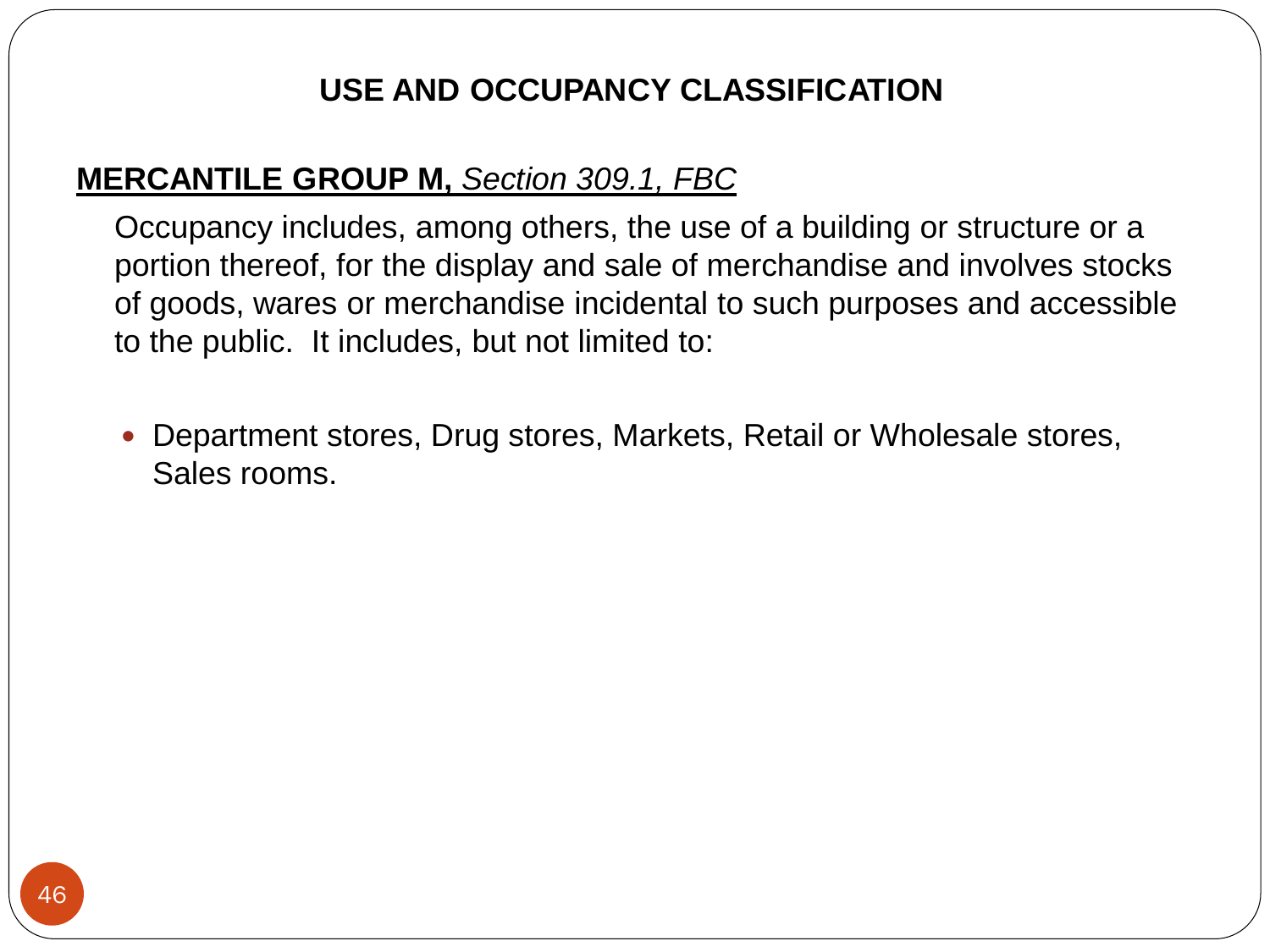Beverages: up to and including 16% alcohol content, Brick and Masonry, Ceramic products, Glass products, Gypsum, Ice.

### **HIGH-HAZARD GROUP H,** *Section 307.1, FBC*

occupancy includes, among others, the use of a building or structure, or a portion thereof, that involves the manufacturing, processing, generation or storage of materials that constitute a physical or health hazard in quantities in excess of those allowed in control areas. Hazardous occupancies are classified in Groups H-1, H-2, H-3, H-4, and H-5, and shall be in accordance with this section, the requirements of Section 415 and the Florida Fire Prevention Code.

**H-1**: Buildings and structures containing materials that pose a detonation hazard.

**H-2**: Buildings and structures containing materials that pose a deflagration hazard or a hazard from accelerated burning.

**H-3:** Buildings and structures containing materials that readily support combustion or that pose a physical hazard.

**H-4:** Buildings and structures which contains materials that are health hazards

Corrosives, High toxic materials, toxic materials

**H-5:** Semiconductor fabrication facilities and comparable research and development areas in which hazardous production materials are used.

## **INSTITUTIONAL GROUP I,** *Section 308.1, FBC*

Occupancy includes, among others, the use of a building or structure, or a portion thereof, in which care or supervision is provided to persons who are or are not capable of self-preservation without physical assistance, or in which people are detained for penal or correctional purposes or in which the liberty of the occupants is restricted. Institutional occupancies are classified as Group I-1, I-2, I-3, or I-4.

**Group I-1:** Occupancy includes buildings, structures or portion thereof for more than 16 persons who reside on a 24 hour basis in a supervised environment. The persons receiving care are capable of self preservation and receive custodial care. These include, but not limited to:

Alcohol and drug centers, Group homes, Halfway houses, Assisted living facilities.

**Group I-2:** Occupancy includes buildings and structures used for medical care on a 24 hour basis for more than five persons who are incapable of self preservation. These includes, but not limited to:

Foster care facilities, Hospitals, Psychiatric hospitals, Nursing homes.

**Group I-3:** Occupancy includes buildings and structures that are inhabited by more than five persons who are under restraint or security. An I-3 facility is occupied by persons who are generally incapable of self preservation due to security measures not under the occupant's control. These include, but not limited to:

Correctional centers, Detention centers, Prisons, Reformatories, Jails

**Group I-4**: This group shall include buildings and structures occupied by more than five persons of any age who receive custodial care for fewer than 24 hours per day by persons other than parents or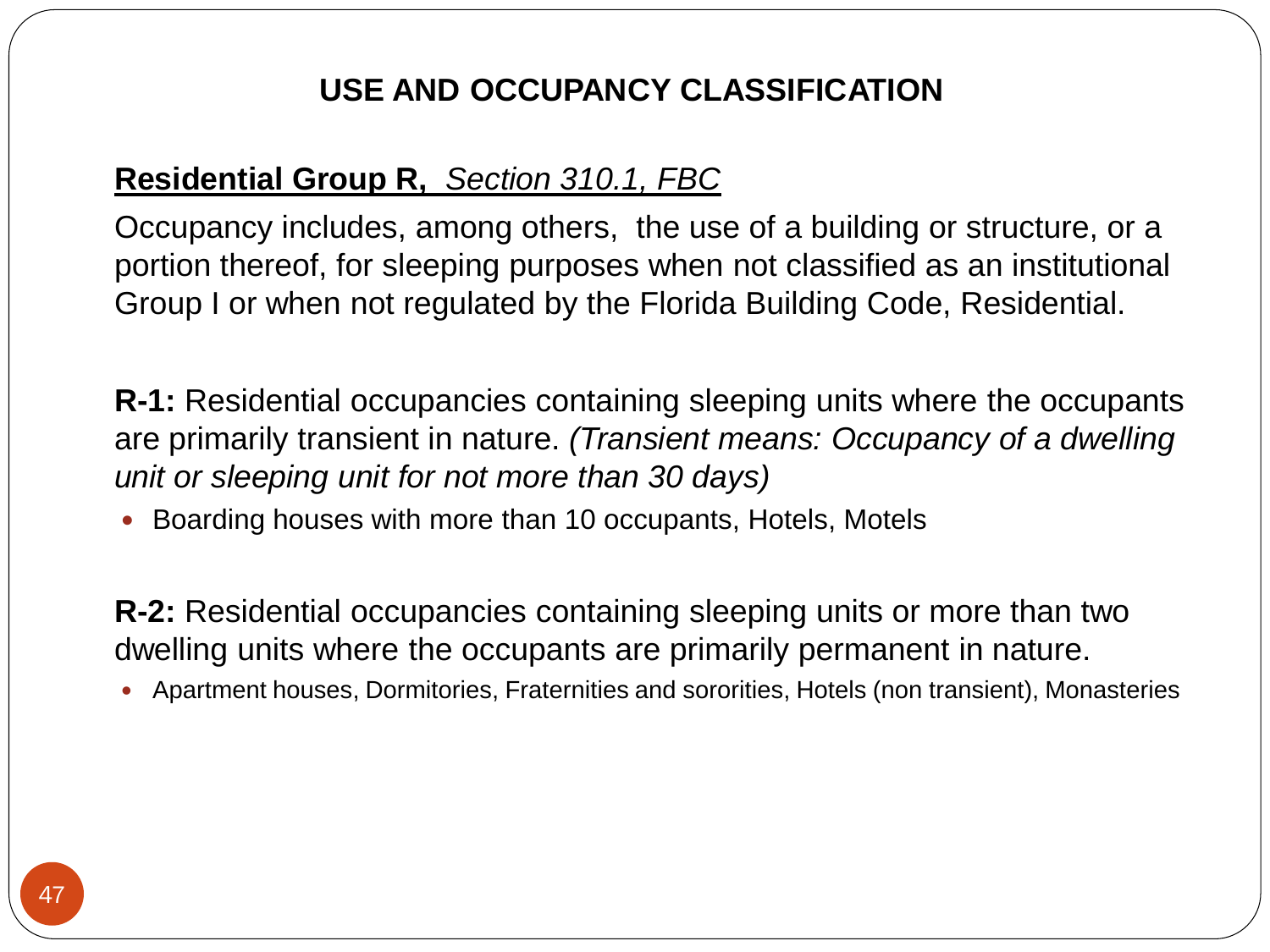guardians, relatives by blood, marriage or adoption, and in a place other than the home of the person cared for. This includes, but not limited to:

- Adult daycare
- Child daycare

## **MERCANTILE GROUP M,** *Section 309.1, FBC*

Occupancy includes, among others, the use of a building or structure or a portion thereof, for the display and sale of merchandise and involves stocks of goods, wares or merchandise incidental to such purposes and accessible to the public. It includes, but not limited to:

Department stores, Drug stores, Markets, Retail or Wholesale stores, Sales rooms.

### **Residential Group R,** *Section 310.1, FBC*

Occupancy includes, among others, the use of a building or structure, or a portion thereof, for sleeping purposes when not classified as an institutional Group I or when not regulated by the Florida Building Code, Residential.

**R-1:** Residential occupancies containing sleeping units where the occupants are primarily transient in nature. *(Transient means: Occupancy of a dwelling unit or sleeping unit for not more than 30 days)*

Boarding houses with more than 10 occupants, Hotels, Motels

**R-2:** Residential occupancies containing sleeping units or more than two dwelling units where the occupants are primarily permanent in nature.

Apartment houses, Dormitories, Fraternities and sororities, Hotels (non transient), Monasteries

**R-3:** Residential occupancies where the occupants are primarily permanent in nature and not classified as Group R-1, R-2, R-4, or I including:

- Buildings that do not contain more than two dwelling units.
- Boarding houses (nontransient) with 16 or fewer occupants.
- Care facilities that provide accommodations for five or fewer persons receiving care.
- Congregate living facilities (nontransient) with 16 or fewer occupants.
- Congregate living facilities (transient) with 10 or fewer occupants.

R-4: Occupancy shall include buildings, structures or portions thereof for more than five but not more than 16 persons, excluding staff, who reside on a 24-hour basis in a supervised residential environment and receive custodial care. The persons receiving are capable of self-preservation. This group shall include, but not be limited to:

- Alcohol and drug centers
- Assisted living facilities
- **•** Group Homes
- Halfway houses
- Residential board and custodial care facilities
- Social rehabilitation facilities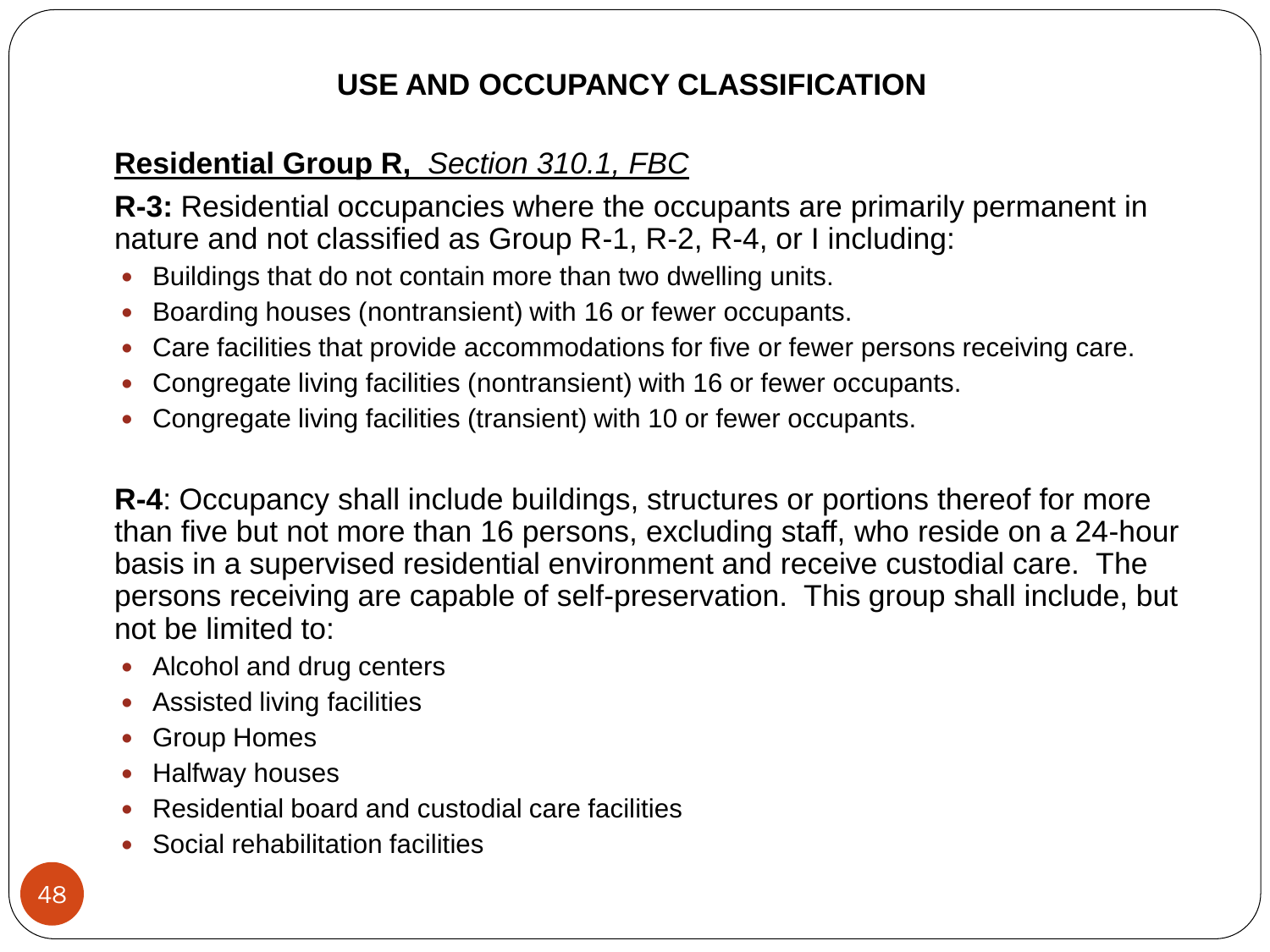## **STORAGE GROUP S,** *Section 311.1, FBC*

Occupancy includes, among others, the use of a building or structure, or a portion thereof, for storage that is not classified as a hazardous occupancy.

**MODERATE-HAZARD STORAGE GROUP S-1** buildings occupied for storage uses that are not classified as Group S-2. These include, but not limited to:

**Bamboos and Rattan, Baskets, Boots and shoes, Cardboard and cardboard boxes, Furniture,** Grains

**LOW-HAZARD STORAGE GROUP S-2** includes among others, building used for the storage of noncombustible materials such as products on wood pallets or in paper cartons with or without single thickness division, or in paper wrappings. Such products are permitted to have a negligible amount of plastic trim, such as knobs handles or film wrapping. These include, but not limited to:

- Asbestos, Cement in bags, Electrical coils, Electrical motors, Food products, Frozen foods
- *(the complete listing can be found on 2010 Florida Building Code Section 311.3)*

## **UTILITY AND MISCELLANEOUS GROUP U,** *Section 312.1, FBC*

Buildings and structures of an accessory character and miscellaneous structures not classified in any specific occupancy shall be constructed, equipped and maintained to conform to the requirements of the Florida Building Code commensurate with the fire and life hazard incidental to their occupancy. These include, but not limited to:

Agricultural buildings, Barns, Carports, Green houses, Private garages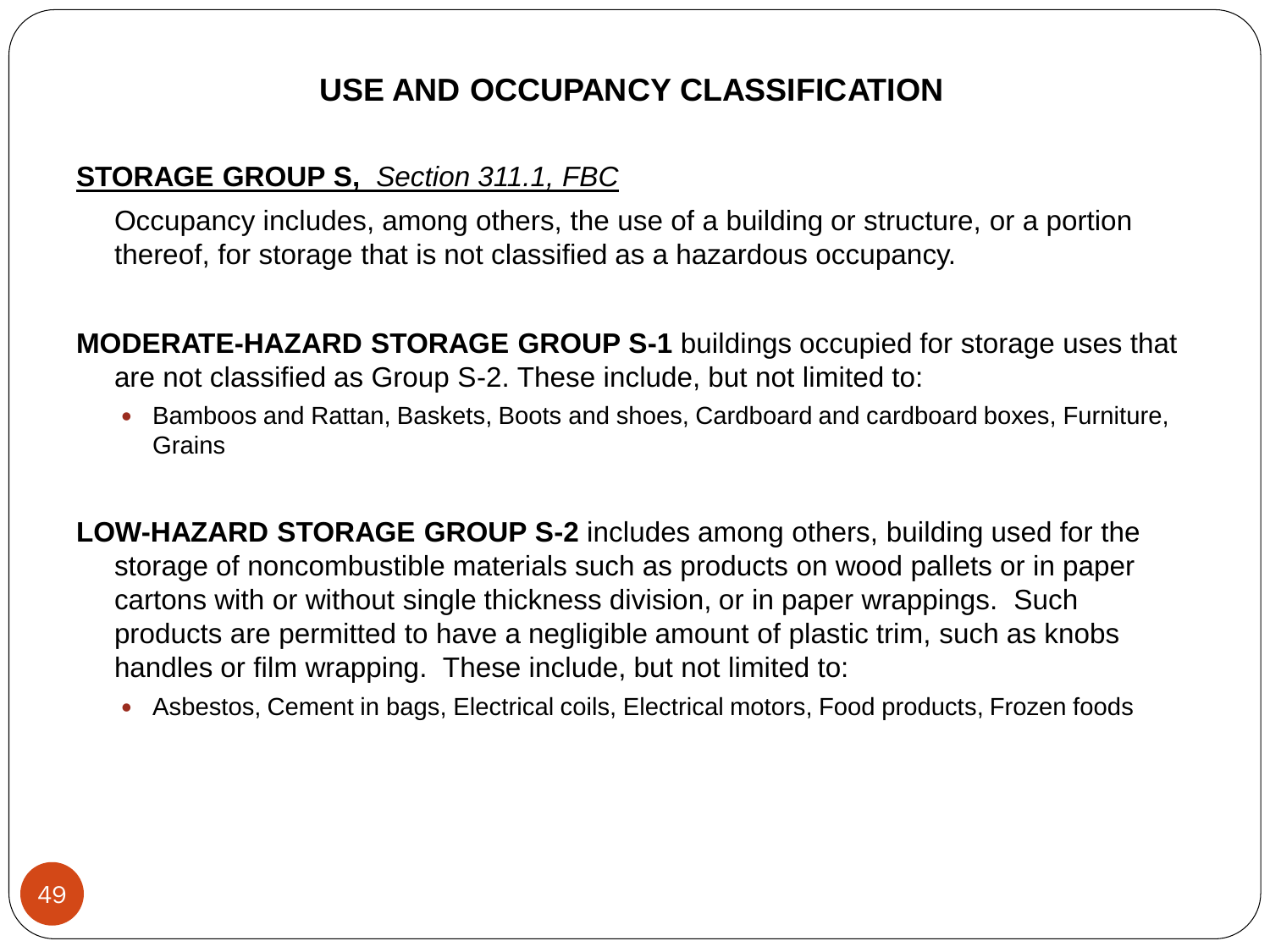#### **Final Test**

## **Permits, Plans, Inspections, and Occupancy Classification Advanced Module Internet**

1. State law requires asbestos abatement to be done by licensed contractors. However, an Owner of a residential building may perform the work of asbestos removal if the Owner:

- A. Personally appears and fills out and signs a building permit application
- B. Does not sell or lease the property within 1 year after the asbestos abatement is complete
- C. Occupies the residential building
- D. Performs the work in accordance with all local, state and federal laws and regulations
- E. All of the above

2. Every permit issued shall become invalid unless the work authorized by such permit is commenced within \_\_\_\_\_\_ months after its issuance.

- A. 4
- B. 5
- C. 6
- D. 2

3. The building permit or copy shall be kept on the quantil the completion of the project.

- A. Contractor's place of business
- B. Owner's place of residence
- C. Job site
- D. None of the above

4. Which chapter in the Florida Statutes is called the "Workers Compensation Law"

- A. Chapter 448
- B. Chapter 489
- C. Chapter 471
- D. Chapter 440

5. Construction documents requiring an engineer seal shall not be valid unless a professional engineer who possesses a valid certificate of registration has:

- A. Signed the documents
- B. Stamped the documents
- C. Dated the documents
- D. Signed, dated, and stamped the documents

6. The meaning of the word *Transient* as used in the occupancy Group R is: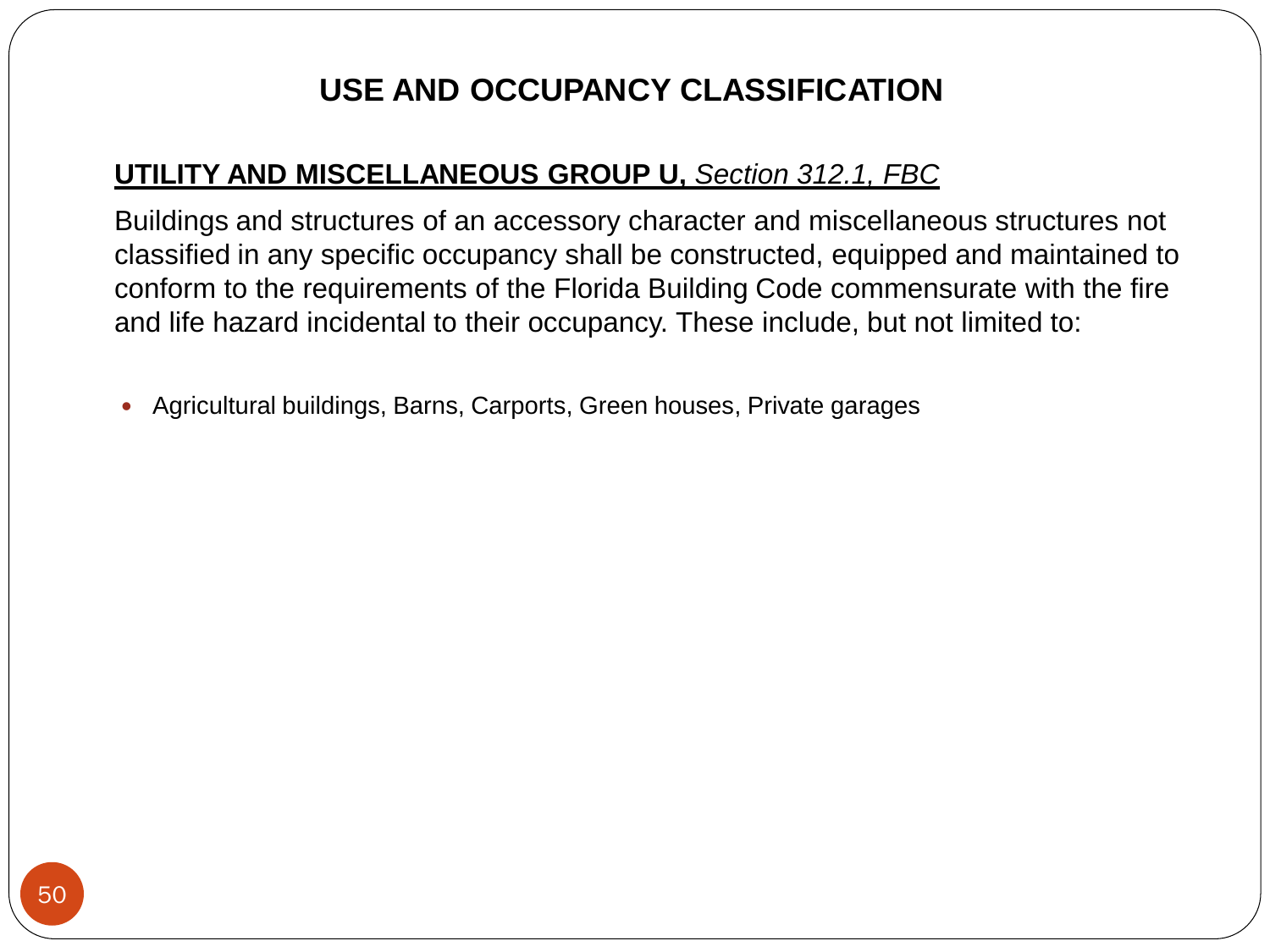A. Occupancy of a dwelling unit or sleeping unit for not more than 30 days.

B. Occupancy of a dwelling unit or sleeping unit for more than 30 days.

C. New construction

D. Partition

7. Any work that changes during construction and are not in compliance with the approved plans:

A. Shall be notified to the inspector during inspection

B. Shall be detailed on the plans and shown to the inspector during inspection

C. Plans shall be resubmitted for review to the Building Department detailing the new changes

D. None of the above

8. A permit issued shall expire in:

A. 4 months

B. 1 month

C. 6 weeks

D. 6 months

9. Work shall be considered to be in **ACTIVE** progress when the permit has received an approved inspection within \_\_\_\_

A. 150 days

B. 45 days

C. 180 days

D. 60 days

10. Where equipment replacements and repairs must be performed in an emergency situation, the permit application shall be submitted within the next working business day to the building official.

A. True

B. False

11. Personnel as authorized by *Section 633.521,Florida Statutes*, may design a fire sprinkler system of 49 or fewer heads.

A. True

B. False

12. As per Section 500.12, Florida Statutes, a food permit from the same state and is required of any person who operates a food establishment or retail store.

A. Dept. of Business and Professional Regulation

B. Dept. of Financial Services

C. Dept. of Agriculture and Consumer Services

D. Dept. of Food, Beverage, and Tabacco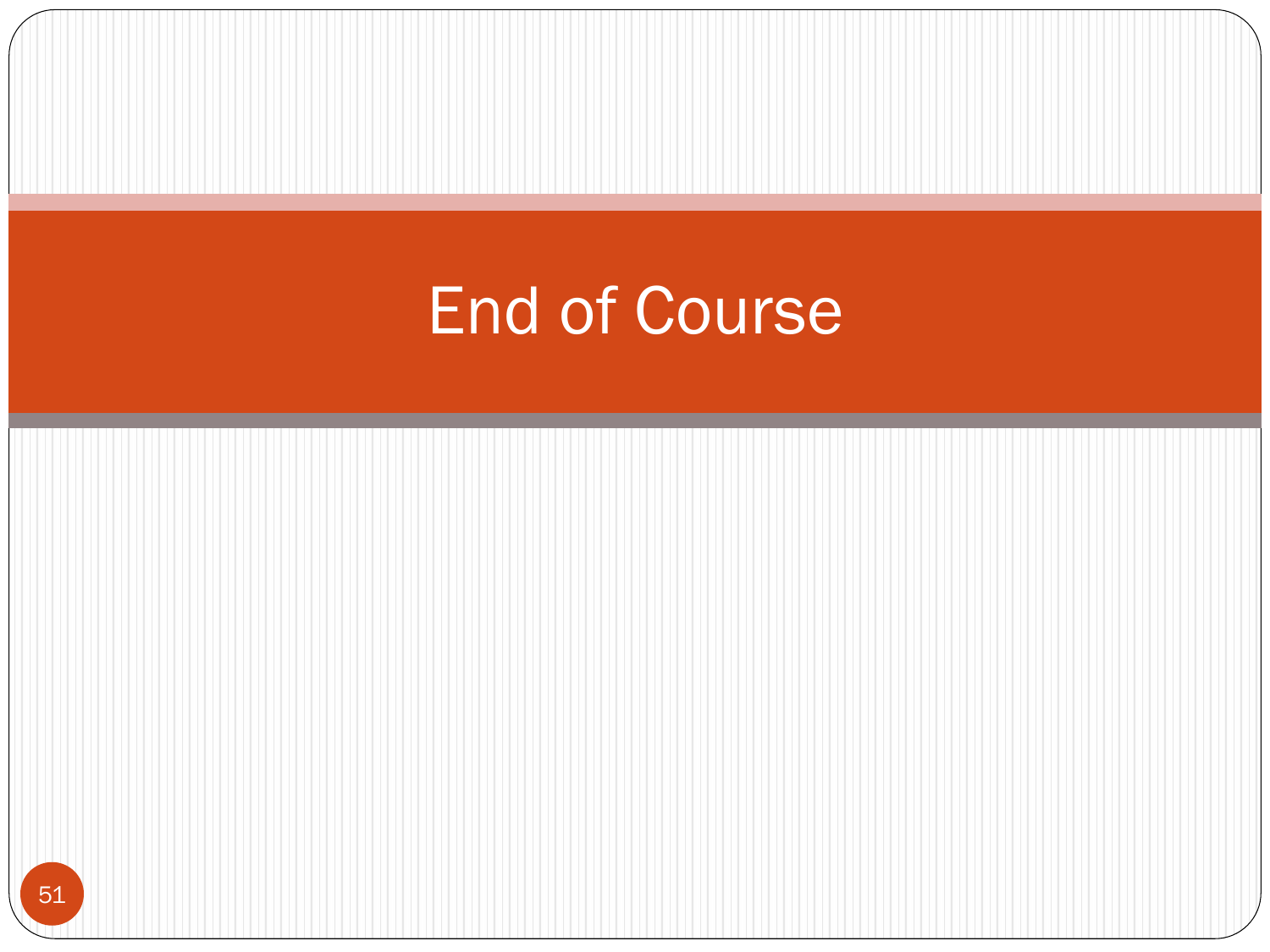13. Whenever permits are issued in reliance upon an affidavit or whenever the work to be covered by a permit involves installation under conditions which, in the opinion of the building official, are hazardous or complex, the building official shall require that the Architect or Engineer who signed such affidavit or prepared the drawings or computations to:

A. Supervise the work

B. Comply to the permit

C. provide copies of inspection reports as inspections are performed

D. upon completion of work, file with the building official written affidavit that the work has been done

in compliance to the reviewed plans and with the structural provisions of the technical codes.

E. All of the above

14. The construction documents to be examined by the Building Official shall include as a minimum:

A. A Floor Plan

- B. A Site Plan
- C. A Foundation Plan
- D. A Floor/Roof framing plan or truss layout
- E. All of the above

15. Once the construction documents are approved by the building official, one set shall be kept in the\_\_\_\_\_\_\_\_\_\_ and another to be kept on the\_\_\_\_\_\_\_\_\_\_\_\_\_ for inspections.

A. County Clerk of Courts, Building Department

B. Building Department, Project Site

C. County Clerk of Courts, Project Site

D. Building Department, Contractor's place of business

16. The licensee, certificate holder, or registrant may dispute material violation within

- A. 15 Days
- B. 30 Days
- C. 10 Days
- D. 45 Days

17. Who is responsible for notifying the building official that a work is ready for inspection?

- A. Architect B. Engineer C. Permit Holder
- D. Workers

18. Jails, Prisons, and Detention Centers fall under which occupancy group?

A. Institutional; Group I-3 B. Factory; F-1 C. Business D. Storage; S-2